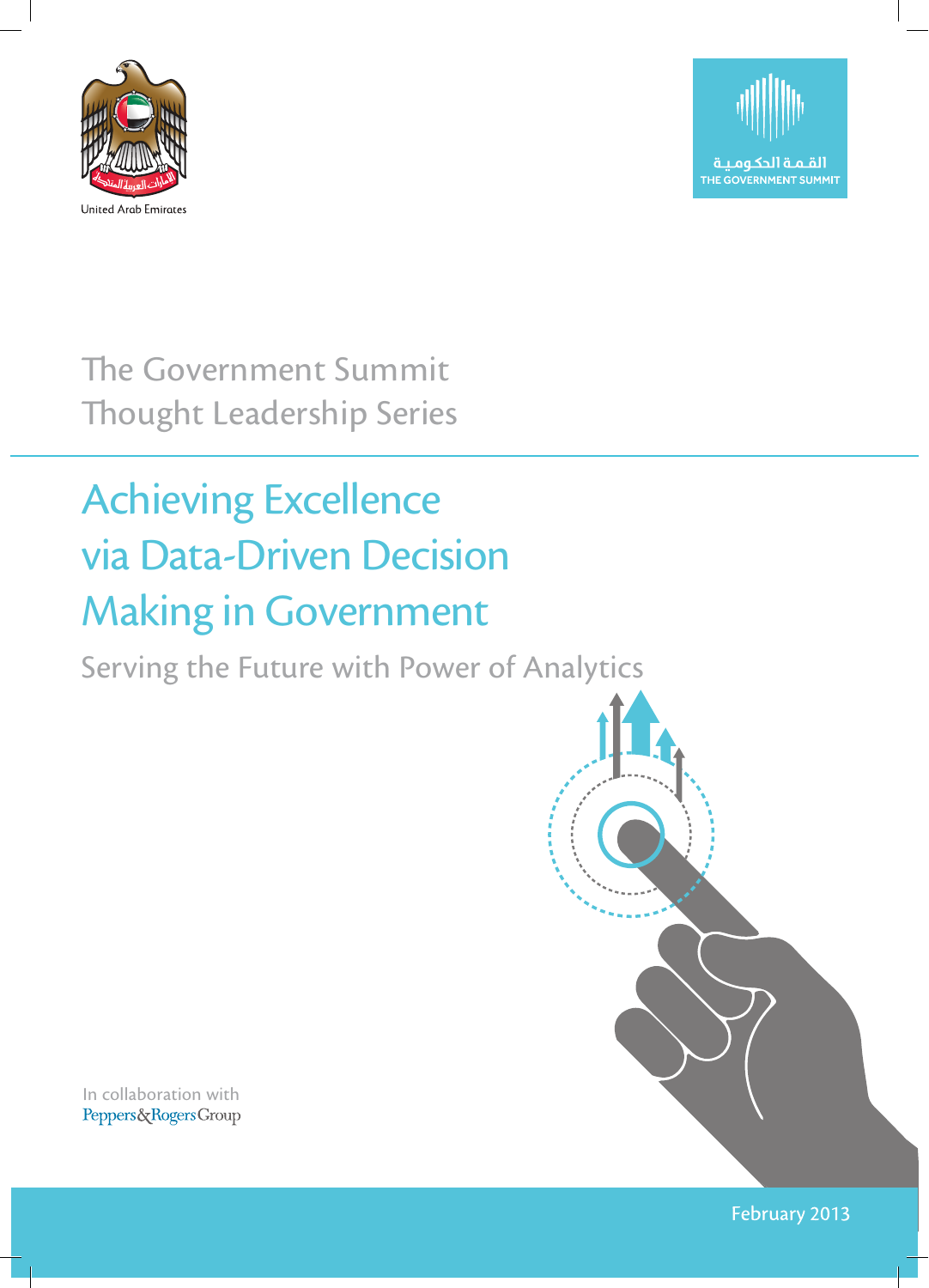Disclaimer: The content of this paper and the views expressed here are those of the author(s) only.

The content does not necessarily represent or reflect the views or approach of the United Arab Emirates Government and/or that of the organizers of the Government Summit.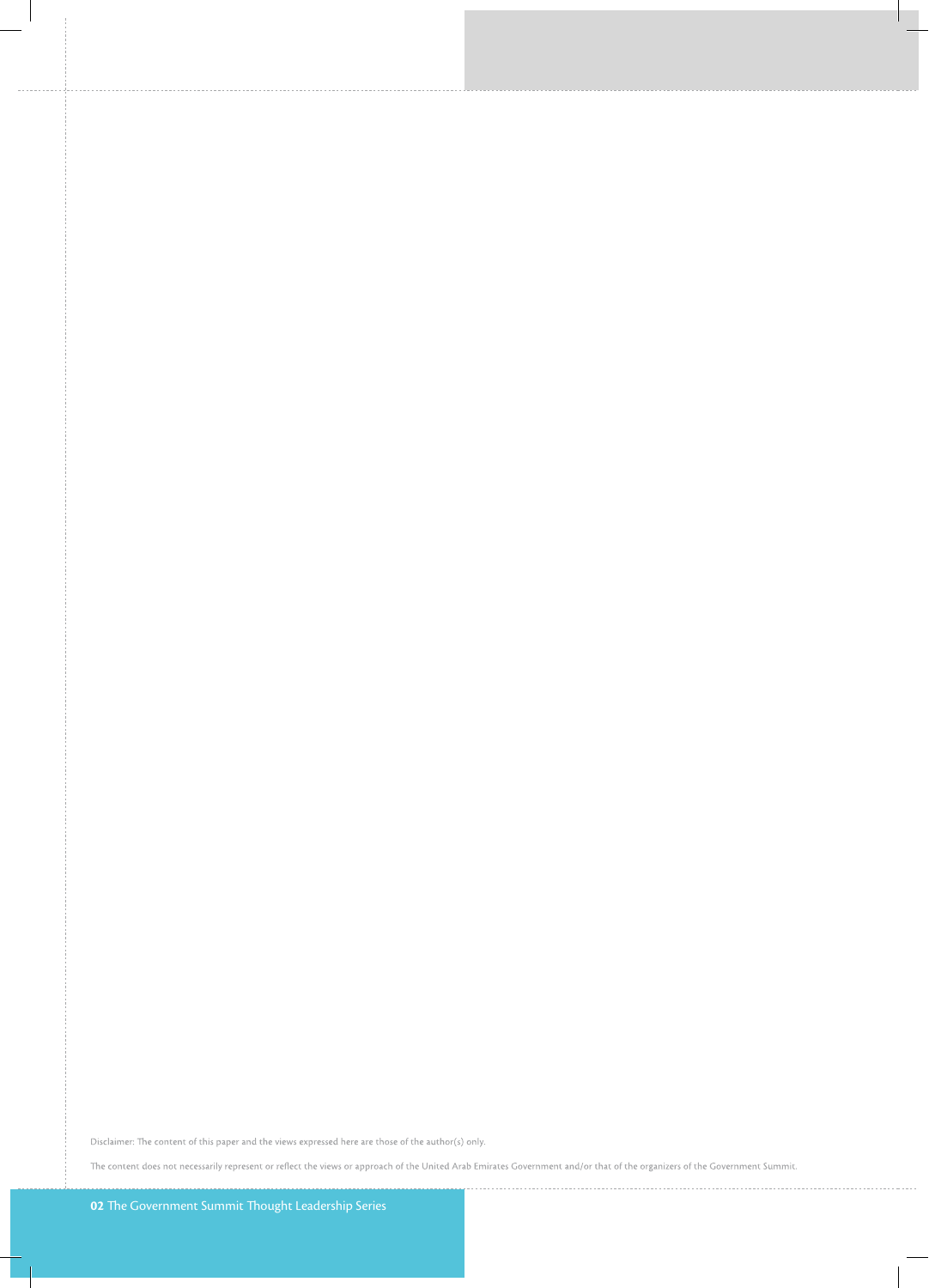### Executive Summary

This paper provides a comprehensive introduction to data-driven decision making in the public sector and how the use of smart applications can enable government entities in the Middle East to improve their operational efficiencies through faster, evidence-based decision making and rank them among global government leaders. We demonstrate the power of data usage by high-lighting the success in corporate world followed by a deep-dive into specific applications within law enforcement and healthcare sectors. Also we provide an overview of analytics muscle employed in the 2012 U.S. Presidential election. Finally we illustrate how service delivery can be improved across different citizen-facing ministries like utilities, education, transportation etc by using data driven decision making approach. We end our paper with key steps for consideration while embarking on the journey of governing with insight.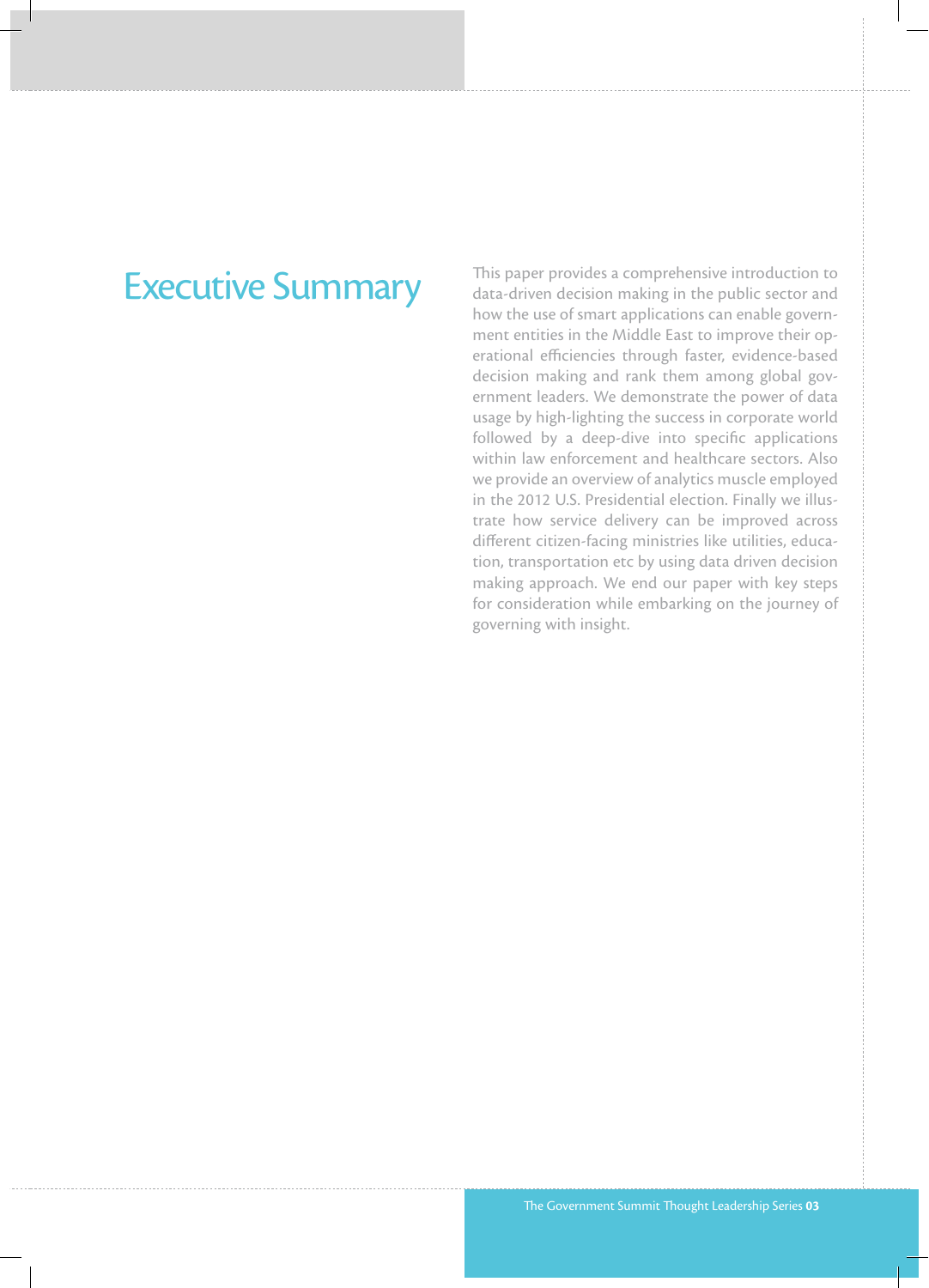# **Contents**



**Effects of Information Explosion**



**Data-Driven Decision Making in the Private Sector**



#### **Data-Driven Decision Making in the Public Sector**

Smart Policing for Reducing Crime Improving the Government Healthcare System Using DDD Analytics Takes Center Stage in the U.S. Presidential Campaign Ubiquity of DDD in Modern Public Service

#### **Relevance of DDD for Middle East Government Entities**



**References**

06

18

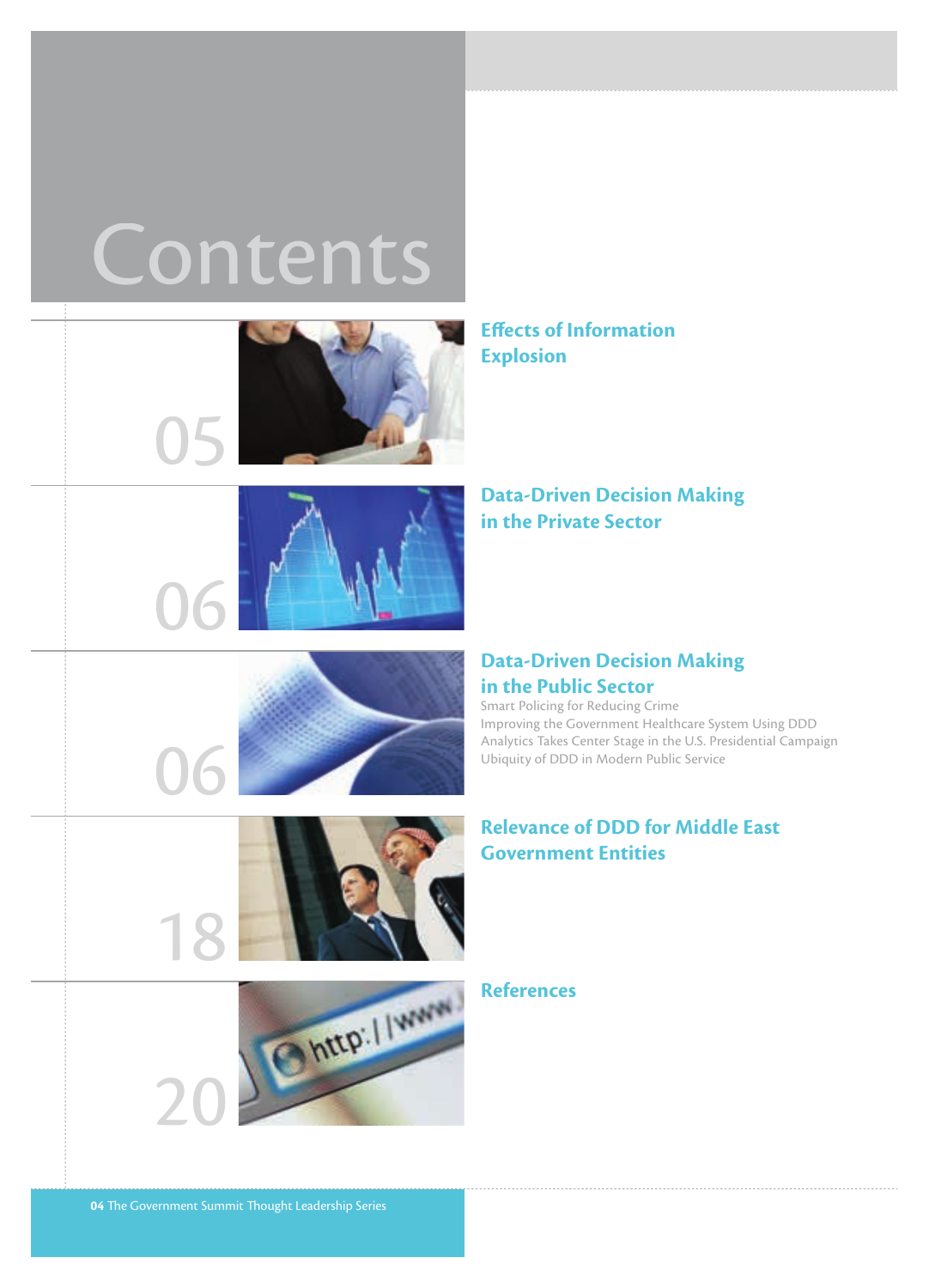## Effects of Information Explosion

In the past two decades, the world has witnessed an unprecedented information explosion thanks to digitization and broader access to the Internet and cell phones. These developments have changed our lives for the better. It's difficult to imagine that at one time not long ago we didn't use a laptop or cell phones as a search tool for answers to our questions or browsed our favorite websites. Today, we are all smarter, faster, and more connected than ever. Former Google CEO Eric Schmidt once famously claimed that "Every two days we now create as much information as we did from the dawn of civilization up until 2003".

The increasing use of technology in society has led to a dramatic increase in the amount of electronic data being generated. Until a few years ago, corporate databases were measured in the range of tens to hundreds of gigabytes, but nowadays multi-terabyte or even petabyte databases are quite common. Large databases have left the traditional approach to decision making based on gut feeling redundant. Moreover, much of the data generated today from tweets and blogs is not in a structured format. Transforming such data into a usable format and linking it with other data for later analysis is a major challenge.

Data retrieval, storage, modeling, and analysis are additional challenges which require more sophisticated statistical techniques to generate useful insights and anticipate what will happen based on the trends in the data. To succeed with analytical efforts, we need skilled individuals to perform the analysis, discern which questions to ask related to data, gauge the limitations of the data, and present the results. This usually requires an understanding of statistics, knowledge of computing, and often a bit of social science, as well. In the end, the presentation of the output and the conclusion by non-technical domain experts is critical for deriving actionable insights.



Data Driven Decision Making involves integrating disparate data sources to form a common pool of data, applying combination of statistical and optimization techniques to uncover hidden insights, and use it to take informed decisions.

Data Driven Decision Making is referred by many different terminologies ranging from Analytics, Predictive Modeling, Statistical Analysis, Optimization models, Data Mining, Business Intelligence, and in recent period Big Data. All these terms are closely related and complementary to the goal of informed decision making.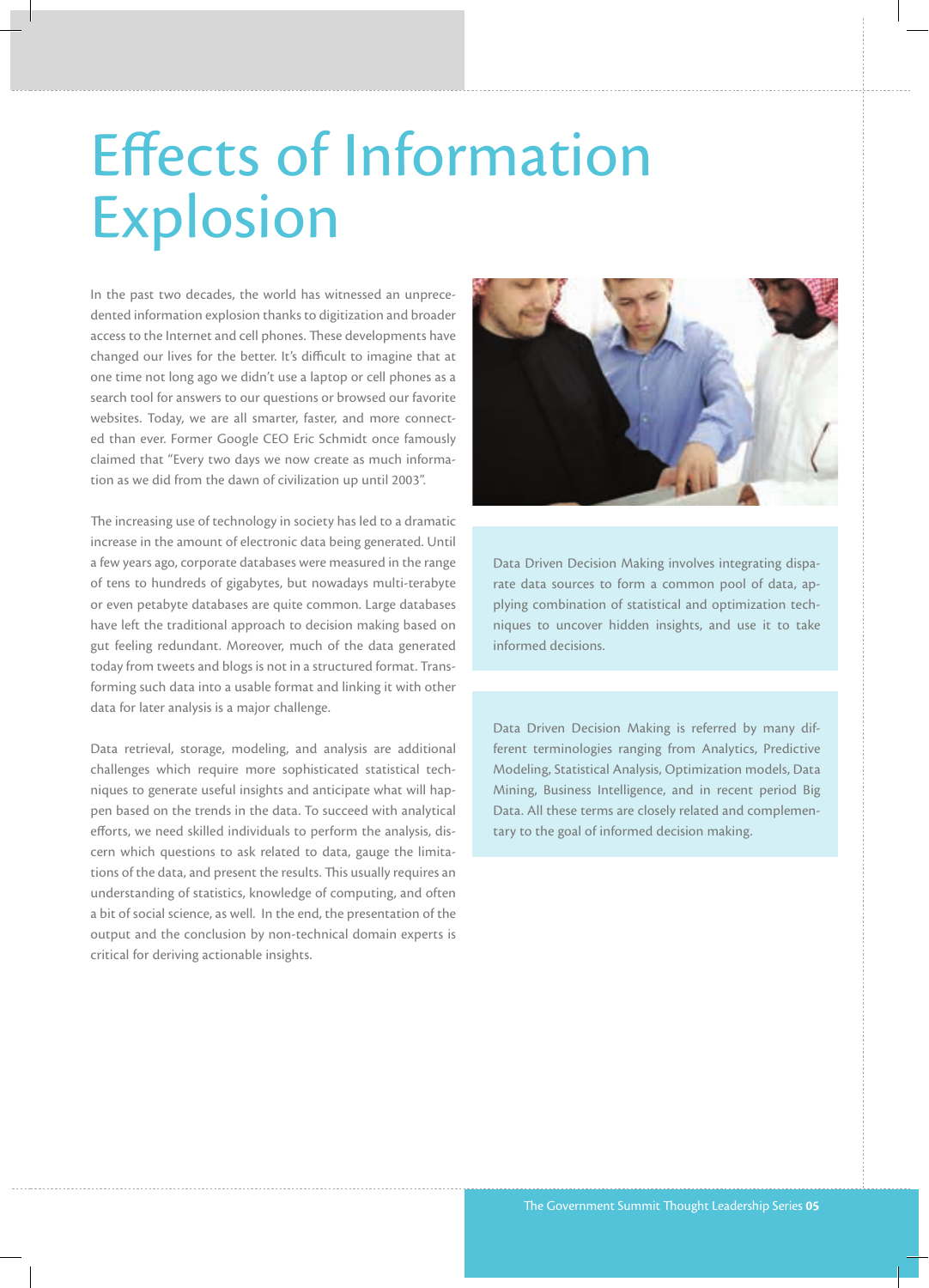## Data-Driven Decision Making in the Private Sector

The explosion of electronic data volumes has led to several challenges. However, many businesses including Wal-Mart, Amazon, and Proctor & Gamble have aggressively worked to uncover meanings hidden in all this newly-created data and have managed to achieve success for their customers, employees, and shareholders alike. Researchers have calculated that data-driven decision making (DDD) is responsible for a 5%-to-6% increase in productivity and output as well as significantly higher profitability and market value.

Businesses organizations across multiple sectors are utilizing business analytics to gain a better understanding of customer

behavior and make more informed decisions to manage performance. More specifically, business analytics is being used by the private sector to drive proactive demand forecasting, take the right course of action, manage risk, and increase profits as well as customer satisfaction.

Private-sector organizations have already demonstrated success using predictive analytics for the past several years. Enterprises have upgraded from legacy retrospective planning models to predictive models to achieve enhanced corporate performance and competitive advantage.

## Data-Driven Decision Making in the Public Sector

Although the principles of DDD are relevant in any organization irrespective of whether it is a for-profit, not-for-profit, or public sector entity, greater awareness of its effective applications within government and its various ministries is a more recent phenomenon. In fact, the public sector lags considerably behind the private sector in terms of using data to make strategic as well as tactical decisions.

Government organizations can utilize predictive analytics to become more efficient and effective in their delivery of services by creating a holistic view of individual citizens, thereby ensuring government programs and services address the overall needs

of its citizens. DDD can also help improve accountability and transparency which are also being demanded by citizens of governments across the world. Through the effective use of DDD technologies and techniques, the public sector will be able to make decisions that are based on facts rather than assumptions, politics, and myths.

In the following sections, we examine examples of public sector organizations that have embraced DDD to optimize their performance and achieve their core missions and goals.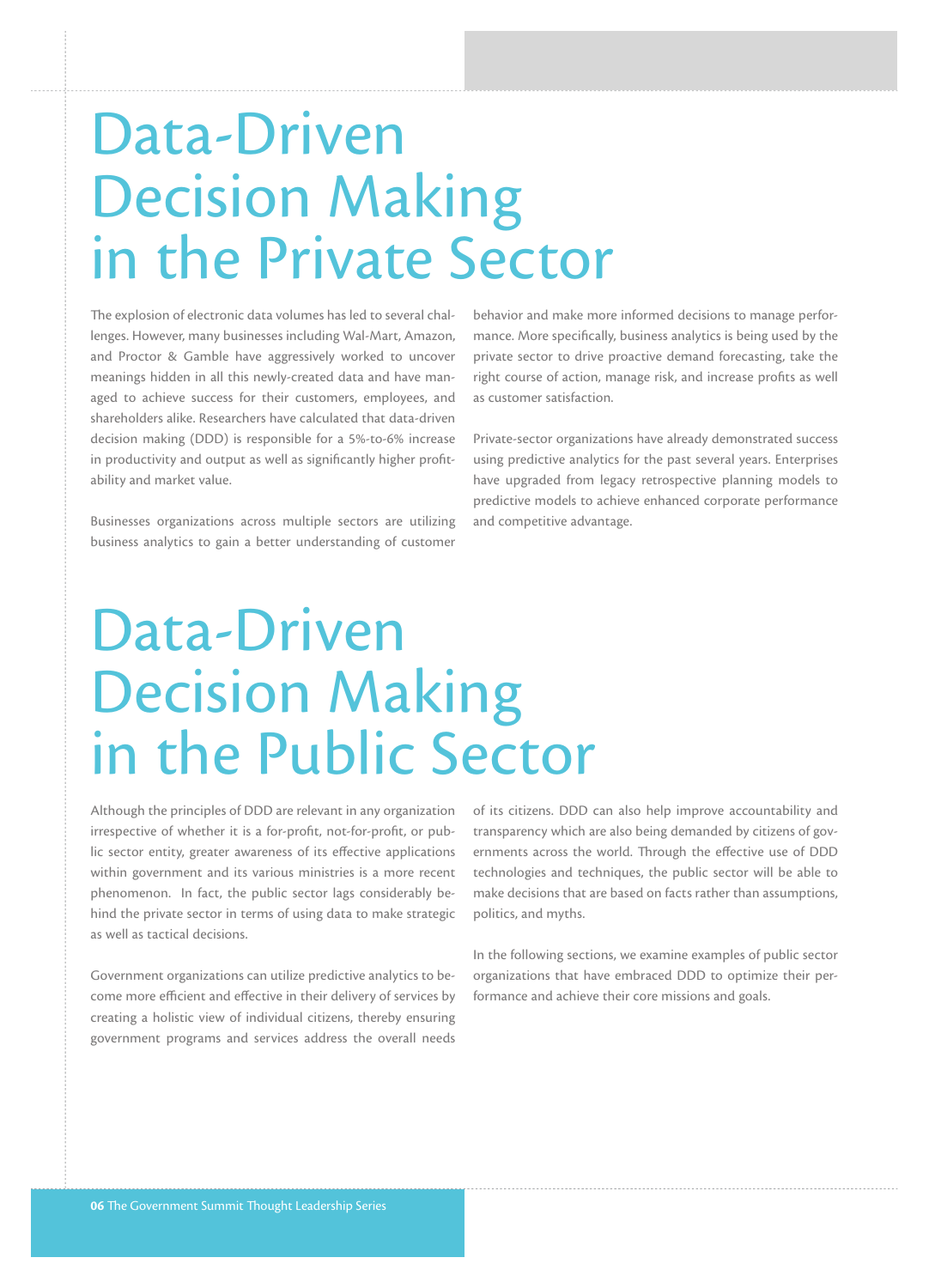

### **Smart Policing for Reducing Crime**

Citizen expectations for solid public services continues to be on the rise. As part of this, citizens also expect safer living environments, lower crime rates, and the speedy resolution of safety threats. Law enforcement officials also have similar objectives for law and order, protecting and safeguarding the lives and properties of citizens. They need to defend themselves and others against any loss of men and material to the society.

In the traditional setup, to fulfill the responsibility of reducing crime, police departments have used complaint reports from citizens, internal intelligence, patrolling, undercover police work, and unofficial intelligence sources, past arrest records, prisoner release data, and other sources of information. Technological advances have led to an increase in the sources of information for the police that extends to security cameras, mobile network data, internet and virtual social networks etc. Technology has provided the means to improve officer safety, assist in investigations, and to help maintain information and communications.

But there have been unintended effects:

The increase in the variety, volume, and speed from different information sources ends up overwhelming the rank and file officers with so much data that separating the wheat from the chaff becomes even more difficult.

The data is scattered across multiple departments and systems which impedes front-line officers and decision makers from quickly and comprehensively assessing situations.

With so much data available, law enforcement agencies are challenged to aggregate, analyze, assess and determine the operational relevance of data to their day to day needs.

Meanwhile, budget allocations have not kept pace with the requisite manpower, thus stretching existing resources. There is no question that the key to resolving this lies in being able to mine the different pieces of information in an efficient way and convert them into actionable intelligence. Departments like the Real Time Analysis and Critical Response Division within the Los Angeles Police Department (LAPD) have successfully leveraged a state of the art crime data and analysis center. For example, their uses of statistical prediction techniques to churn out maps with specific highlighted areas where certain types of crimes are most likely to occur are relevant applications of DDD.

In several developed countries, including the US and UK, law enforcement bodies have been making active use of DDD to investigate crimes, apprehend criminals faster and increase public confidence in police forces by reducing the crime rate. In Boston, US the Smart Policing Initiative comprised of process and impact evaluation of Safe Street Teams' officers, works exceptionally well. It involved longitudinal analyses of stability of violent crime hot spots in the city. As such, 400 interventions were deployed by the Safe Street Team's officers which led to significant reductions in the total number of violent crimes and a significant reduction in the number of robberies.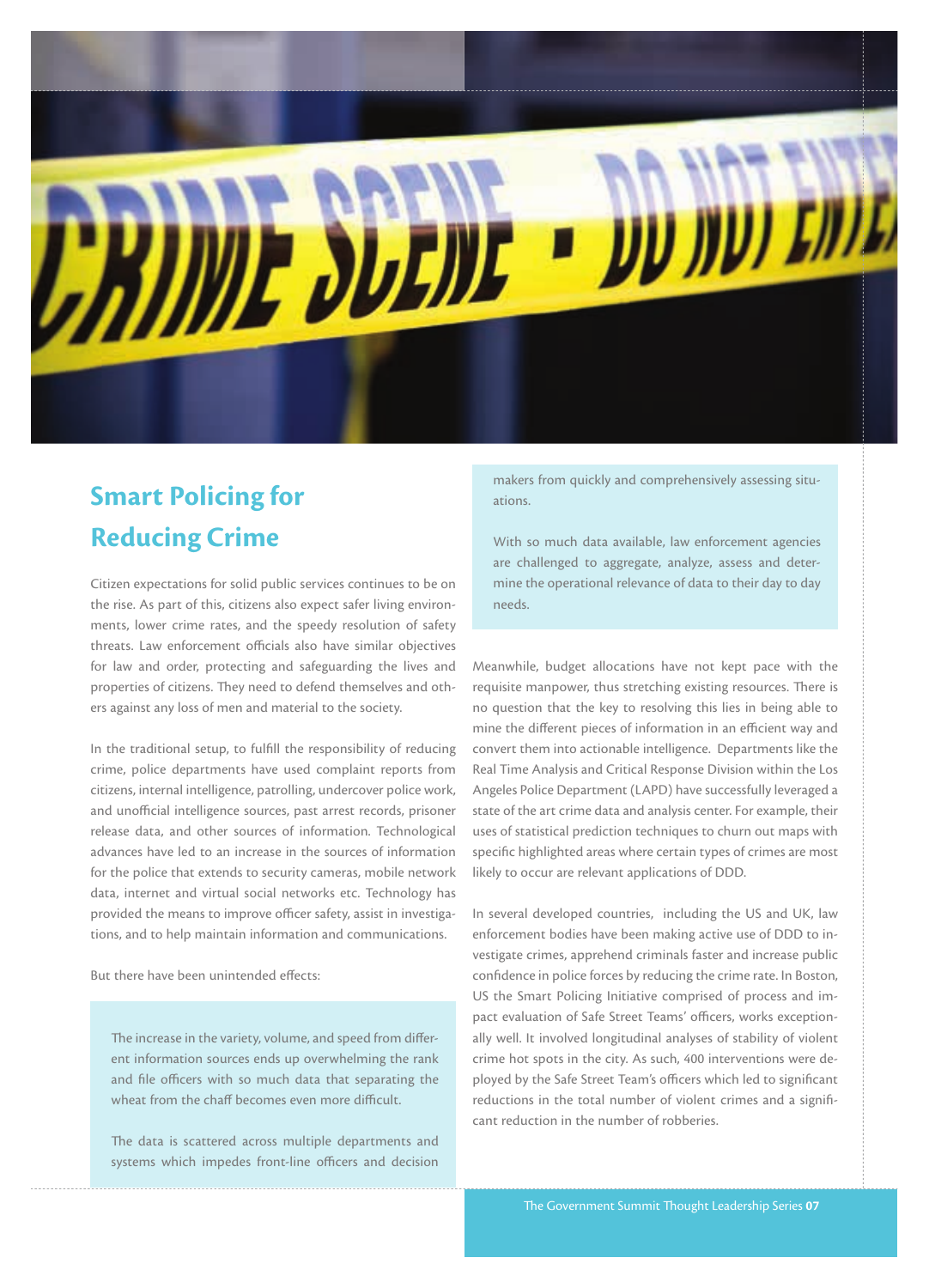#### **Applying DDD to achieve law enforcement objectives**

Let's examine some of the ways in which the mass of data available could be used for accurate threat assessment, crime identification and prevention.

Field reports from local police department are a source of data relating to day to day crime reporting by the citizens and for solving cases. By using scientific profiling techniques, it would be possible to uncover different types of crime patterns. For example, which group of burglary jobs are conducted by the same criminal gang based on time of the incident, type of place, type of product stolen, victims sharing similar characteristics, nature of force and weapons used etc and using this to catch criminals faster.

Smarter deployment of patrol officers in requisite areas at right time-periods using advanced statistical and data mining methods is an effective approach to prevent crime.

Security camera footage is a rich source of information with regard to people and automobile movement in commercial/residential areas. Advanced data mining techniques have enabled the detection of unusual activity in video sequences, enabling on-duty officers to focus their attention on potential crime situations only and to catch criminals while they are at work.

Traffic data can be used to identify high traffic zones and divert traffic to low utilized traffic roads and thereby reduce traffic jams. Such information could be utilized to identify speed offenders and thereby monitor speed limits on highways and punish the offenders. Suppose we find a disproportionate number of fatalities occurring on a stretch of a roadway. To address the issue, the police can identify relevant data sources from engineering, education, and emergency services perspectives to strategically target the problem. The respective agencies can holistically examine the problem through a comprehensive view of all available information. For example, the data may drive operational change such as additional median barriers, improved signage, or repositioned emergency services or enforcement activities.

Integrated data maximizes the value of each data source by providing insight into the scope of the problem and helps craft a more complete response.

Social media data can identify precursors to dangerous activity at events, such as riots at concerts or flash mobs, and connect the dots of how people associate around various crimes. By identifying trends, patterns and associations of suspicious activity, social media and network analytics can make significant contributions to criminal investigations.

In the 2011 London riots, the swift spread of information on social media sites made the situation much worse as groups of mobs could assemble themselves quickly by sending messages. If police had been able to monitor these networks, then force allocation could have been done wisely and avoided millions in losses.

Mobile data can be utilized to track calls of anti-social elements using voice recognitions software and to track the geographical location of the criminals. This could also be utilized to identify links among different individuals taking part in crimes.

#### **Creating a prevention-focused strategy**

Obtaining the right information and relaying it to the right people is paramount for law enforcement; acquiring this information at the right time and place is even more critical. Law enforcement can use predictive analytics methods to shift from focusing on what happened to focusing on what may happen.

Predictive analytics uses historical and current data from multiple sources to identify trends, discover interrelationships, and to create models that can be used to help anticipate crime and disorder. This allows law enforcement to look ahead toward the future by examining data in innovative ways in order to more proactively address the public safety needs of a community. Through these types of analysis, strategies can be created that tactically target short-term issues and strategically address the long-term causes of crime and victimization.

New York City Police's Compstat (computer statistics) program is one such highly successful program which is focused on crime prevention through its innovative use of DDD. The program is based on compilation, distribution and utilization of real-time data to allow police officers to make better informed decisions. The data is used for identifying potential crime zones and for personnel efficiency to combat crime. In the past, data at the disposal of individual district level commanders were never utilized to analyze the patterns of crimes across districts and this was the one of the main objectives of the Compstat program.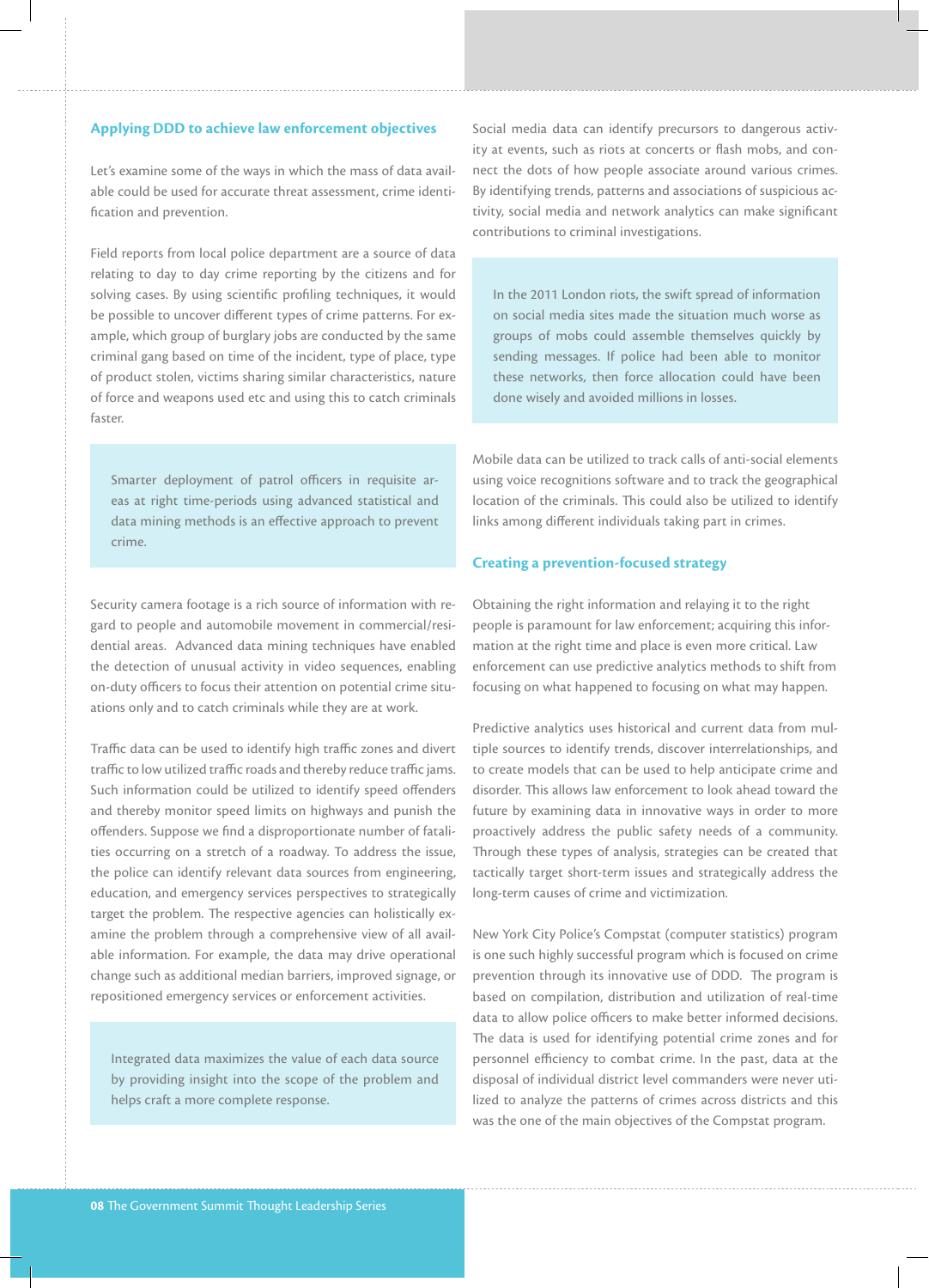Previously predominant measures of success for police commanders were predicated on the number of arrests made after a crime; Compstat helped in changing the measure to crime reduction and the most effective ways for achieving that objective. The results were spectacular. In just 5 years the burglary and murder rates had dropped by excess of 50%. This far outpaced the change in rest of the country.

The weekly crime control strategy meetings held as part of the Compstat efforts helped increase information flow between the agency's executives and the commanders of operational units, with particular emphasis on crime and quality of life enforcement. By being made aware of the situation the departmental and operational heads were able to efficiently allocate resources to reduce crime and improve departmental performance. Compstat led to individual departments becoming more empowered for better decision making that can "analyze, reflect, learn, and change based on experience".

#### **Timely and relevant information is the most powerful weapon to fight crime**

With the diverse nature of the Middle East population and their fast paced nature in terms of technology adoption, vibrant tourism, and the expansion of expat workforces, it has become more imperative for governments to implement DDD into its crime control strategies. Integration of data with the use of modern software is the clarion call of present day society. The level of data available at the disposal of the government is huge and can be effectively utilized for smart policing across cities and would radically change the face of law enforcement as we know it. We need to integrate these massive volumes of data into a centralized pool, analyze them to arrive at definite and real time insights and develop strategies to reduce crime.

Opportunities for law enforcement will be driven from the result-oriented ideal of delivering the right information to the right people at the right time and place.

In summary, delivering better quality, actionable intelligence faster gives those responsible for public security the ammunition they need to deter threats and combat crime to protect citizens – whether it's on the street or in cyberspace. Advanced analytics combined with superb data sharing and management techniques can help surface early warnings of potential security threats as they emerge.

We believe that law enforcement agencies that are making this transition now can position themselves to develop a safer society. Many developed nations' police forces have taken effective steps to utilize data for evidence-based analysis and decision making. The opportunity is there for the Middle-East countries to follow suit by applying DDD techniques.

### **Improving the Government Healthcare System Using DDD**

Middle-East countries with rising socio-economic status and growing populations have seen considerable improvement in its medical facilities with a growing number of hospitals, primary health clinics and specialty centers throughout different parts of the country. The region has embarked on a rapid healthcare modernization with both public and private operators providing excellent quality care. Life expectancy at birth for both males and females rivals most of the developed countries. There is a growing trend in publishing detailed healthcare statistics in the public domain which can lead to higher levels of transparency about healthcare quality.

Yet the high rate of chronic diseases related to a population's lifestyle such as diabetes, obesity and cardiovascular diseases highlight that enduring excellence in healthcare will come about by incorporating a proactive approach to health care management. The ideal of right treatment in the right format to the right individual at the right time and right cost requires active participation and collaboration of the key players: from care providers, patients and health insurers to health system planners, regulators and health ministry. This is where health analytics – and more specifically predictive analysis - can play a leading role.

#### **Paradoxical state of modern healthcare system**

Traditional forms of healthcare were provided on a needs basis depending on the patients visiting the doctor's clinics and corresponding medical facilities provided to the patients. Technology has helped to improve the quality of healthcare delivery by leaps and bounds. Let's look at some modern day examples.

- Microscopic laser pulses reshape the human cornea to restore perfect vision.
- Magnetic resonance imagery & computerized axial tomography show us intimate details of living tissue, even the human brain.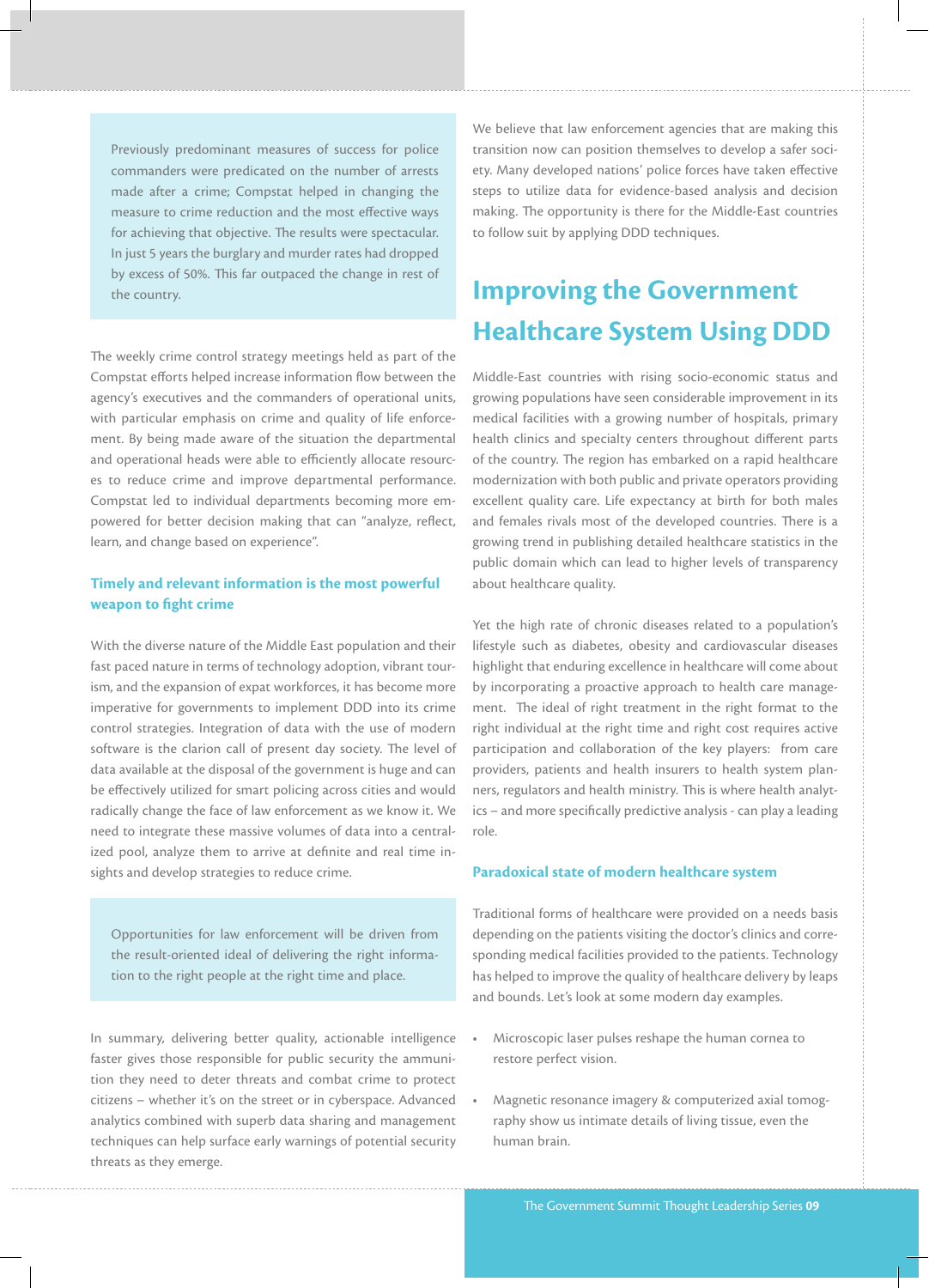Robotic systems with tiny cameras and instruments perform delicate microsurgeries.

There is no question that modern-day health care is truly a technological marvel. Yet, the practice of medicine still operates on a somewhat traditional model. In addition to being highly manual with record-keeping, the practice tends to be reactive; focusing on the treatment of an existing condition.

We have technological marvels to diagnose and treat conditions, yet many business processes and systems are still on paper. We pour money into sophisticated treatments for acute conditions, while paying relatively little attention to the preventive and educational efforts that could reduce or eliminate some of those acute conditions.

The level of investment made in core technology related to the acquisition of the latest medical equipment and the newest forms of treatment have not kept pace with using scientific approaches of data-driven decision making for proactively improving care quality and outcomes.

#### **Health analytics in action**

There are multiple areas wherein data driven approach could enable the ideal of ideal of right treatment in the right format to the right individual at the right time and right cost. Let's look at a few of them:

#### **Predicting at-risk individuals and engaging with patients optimally**

Using analytics to predict and qualify individual patient risk as early and as regularly as possible to provide the care team with ample opportunity to intervene, prevent avoidable errors and complications is one area of opportunity for applying data. This could extend to developing models that proactively identify patients at risk of developing a treatment associated infection or other hospital-acquired condition. Or by developing models that routinely score patient-specific readmission risk to proactively inform the physician and care team members.

The focus doesn't stop at prediction. If we could model our health system around a patient-centric model and proactively engage with not only those who are at maximum risk but who carry diseases that require maximum behavioral/lifestyle changes, this would lead to lasting benefits for both practitioners and patients.

Let's look at Clayton Christensen's famous "chronic quadrangle" from his book The Innovator's Prescription. Conditions in the chronic quadrangle include industry heavy hitters as it relates to patient morbidity and health care costs: diabetes, obesity and hypertension.

Advanced analytic techniques that focus attention on such high risk patient groups and devise differentiated outreach based on personal characteristics – including estimates of readiness to change - would be highly relevant. By using data collected on patient preferences – email, SMS, MMS, IVR or in person visit - the best channel for patient outreach can be determined. The end result is that patients who stick to treatment recommendations and medications prescribed by their physicians will rise dramatically.

If care is limited to hospital visits, the industry is missing a real opportunity to change behavior and change lives. To truly influence the patient's health, the industry must adopt and apply customer outreach and engagement lessons from best-in-class examples.

Consider Amir, a diabetic, who sometimes forgets to take his insulin – a habit that has sent him to the emergency room several times over the past 10 years. If we could send text messages reminding him to take his insulin or if he doesn't respond, an IVR call is made then complying with prescriptions becomes much easier.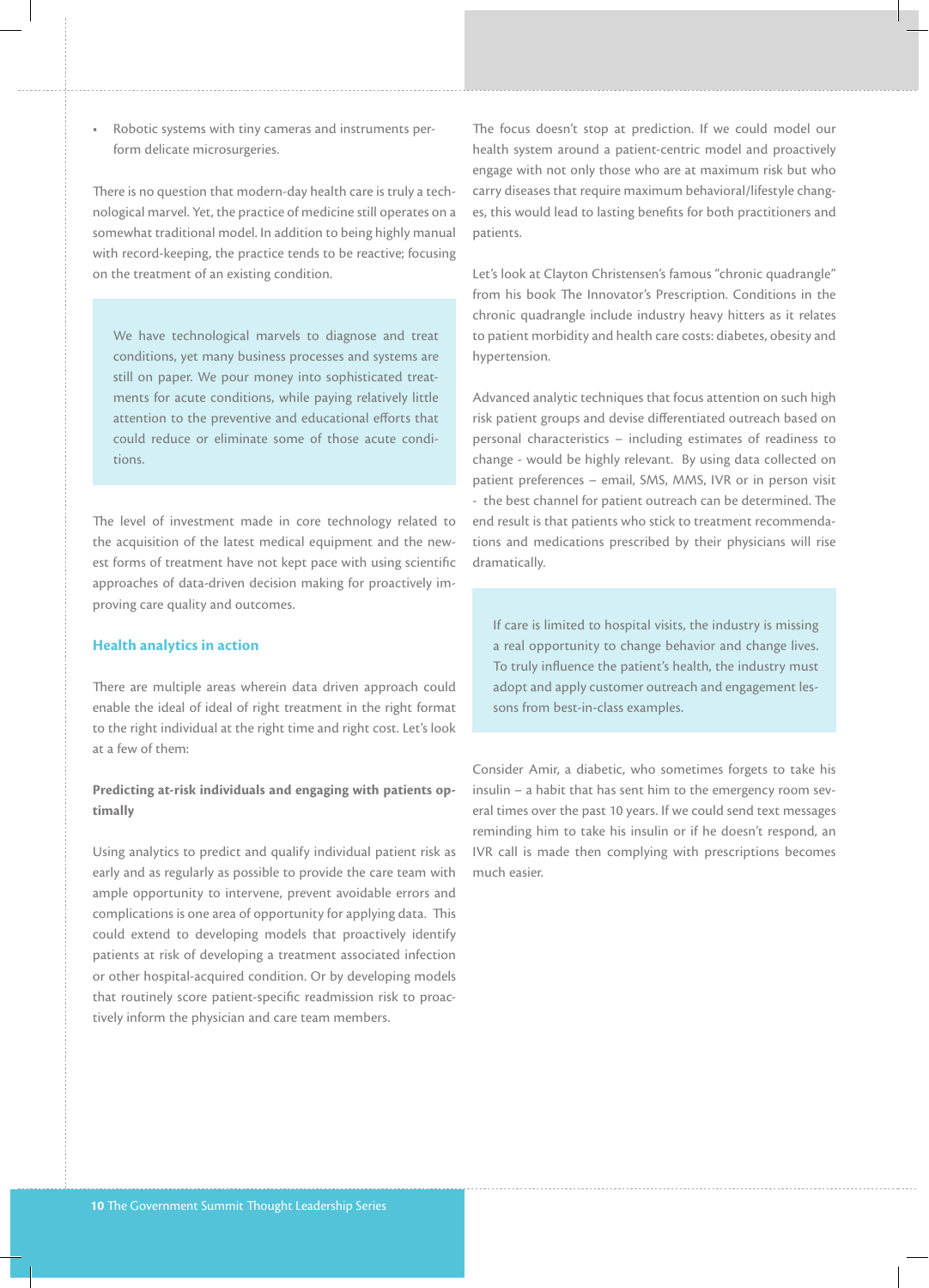

**Degree to which behavior change is required**

Source: Christensen, Clayton M., Jerome H. Grossman M.D. and Jason Hwang MD The Innovator's Prescription: A Disruptive Solution for Health Care

#### **Optimizing demand and supply in organ transplants**

Organ transplantation is one of the great medical success stories of our generation. However, improved healthcare, road safety, and lower numbers of donations, have contributed to a reduction in the number of organs available. Factors affecting the outcome of transplants are one of the critical information in ensuring the optimum use of a very limited resource. Operational issues such as the time between organ removal and subsequent transplantation complicate these matters further. DDD helps in identifying the factors that help improve the survival rates of the patients and also the factors that influence the wait time for a transplant.

In the case of organ transplants, a high success rate and fair allocation requires the study of probability and risk weights across many variables such as blood group match, size, waiting time, tissue types etc.

#### **Right medication at right time**

By statistically profiling drugs to be used for specific conditions, we can check for deviations in current prescriptions. This would help in preventing unintended mistakes by health professionals as well as reduce abuses in healthcare system.

With the help of DDD it is also possible to actively monitor the health of admitted patients and to identify deviations in safe levels to raise flag for personal intervention by health professionals. Such flags may be based on combination of blood pressure, cholesterol levels and other key indicators that are continuously measured and statistically compared against historical data and outcomes.

#### **Long term health services planning**

Using DDD, a forward-looking strategic approach to health services planning based on constituent's needs and demographic profiles could be done. This could extend to where and how many new hospitals and primary research centers to be opened, which specialties will experience a shortage in health professionals and in how many years and so on.

#### **Studying sources and patterns for the spread of communicable diseases**

One of the most innovative examples of health services planning involves a study led by researchers from the Harvard School of Public Health wherein they quantified the impact of population movement to the spread of malaria in Africa.

Between June 2008 and June 2009 every call made by Kenyan mobile phone subscribers to one of 11,920 cell towers in 692 different settlements were mapped. This helped in identifying the time and location of the trips made by the mobile phone users. This data was then used along with the malaria prevalence map to identify the traveling pattern of the infected disease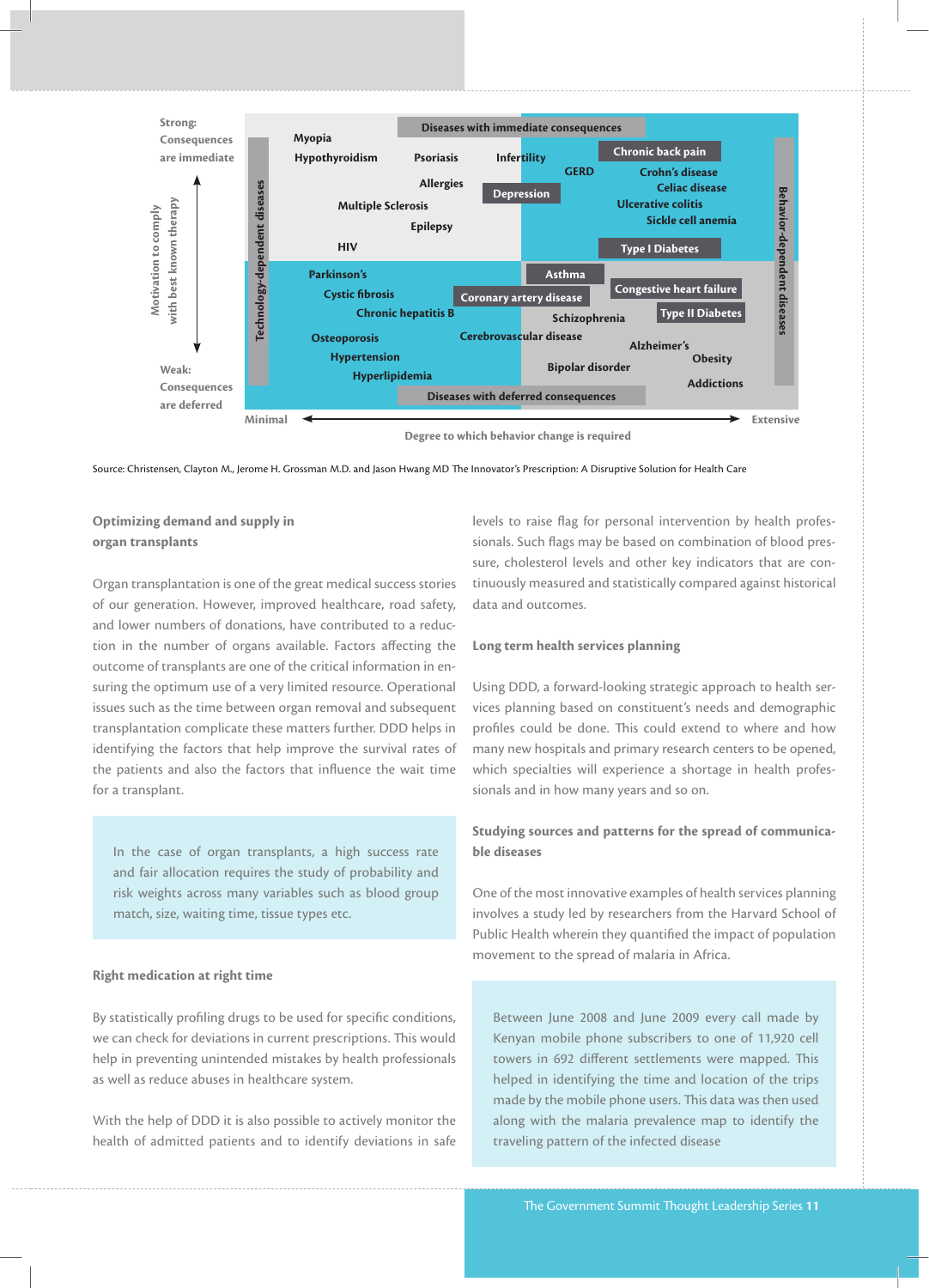It is well known that human movement is a major cause of the spreading of malaria as compared to mosquito dispersal. Identifying the sources and location of imported infections because of human movement and identifying high risk zones will be a great help in the malaria control programs.

Since the disease infects humans through mosquitoes that carry the malaria parasite, the movement of infected humans into areas where the disease is less prevalent is an important factor. Using mobile calls and SMS data over a year and matching it with infection rates by specific regions the researchers were able to arrive at clear indications of how the disease spread from one region to another. Researchers used mobile data to track the movement of about 15 million people.

The study found that a high percentage of infectious disease was carried by people while returning from trips to locations such as lake or coastal areas. This also helped in raising warning signals for travelers about the prevailing of disease in specific areas. The analyses also helped in identifying that the maximum effort to prevent the disease at the source would be the best effort to the control of the disease. This brought forward a pivotal method to use DDD in preventing the outbreak of such events of national concern and ways to take preventive action against them.

There are many more applications of data-driven decision making; from benchmarking hospitals, primary research clinics on key outcomes and also by cost of service; through analyticsbased drug discovery processes identify better and safer therapies, optimal clinical trial designs and populations, and potential synergies or problems. And at a more strategic level, by devising the right kind of policies based on emerging health trends. Beyond improving the efficiency, cost, accuracy and outcomes of medical treatments, predictive analysis can revolutionize the essential model of healthcare delivery.

#### **Creating a foundation for data-driven decision making in health sector**

A key enabler to making data-driven decisions is to have sound, consolidated data from different sources and categories in the right format. This includes access to mental health data and physical health data; inpatient, outpatient and ER; care given over time and in different locations – it all must be brought together to create a 360-degree view.

Next, data from all three traditionally siloed markets – care providers, health plans, and researchers/manufacturers – must be joined in order to produce a more complete picture of quality, efficacy and safety both at the individual patient level as well as within the larger ecosystem.

"It is astonishing that, in a time when computers enable businesses to manage and locate everything from dry cleaning to used trucks, few healthcare providers are able to access and track the medical records of patients across the continuum of care. Most large acute care providers are aggressively tackling the electronic medical record deficiency, but providers in thousands of solo and small office practices, where the majority of care is delivered, show little progress toward that goal." - Charlene Marietti, Editor of Healthcare Informatics.

In short, the analytically derived insights needed to drive health industry transformations require industry-wide collaboration on shared information and common analytical needs to formalize the link between clinical and business concerns.

Of course, creating a collaborative, cost-aware, outcomes-oriented health care system requires embracing an ability to prioritize information-based decisions. And those decisions will have to be powered by analytics.

### **Analytics Takes Center Stage in the U.S. Presidential Campaign**

In 2012, the United States of America held its 57th presidential election. Democratic incumbent Barack Obama stood for re-election against Republican nominee Mitt Romney and won by a convincing margin. While most media outlets and political pundits insisted that the race was too close to predict a winner, statistical-based analysis listed Obama as a clear favorite. The President himself continued to build upon the fact-based analytical approach used in his 2008 election throughout all aspect of the 2012 campaign - only this time, the analytics team was five times bigger.

Obama's campaign election team made extensive use of DDD to understand voter behavior and formulate election strategy. Their goal was to measure every metric associated with the campaign and act accordingly. The massive DDD effort helped the Obama campaign team to raise \$1 billion and provided a smart and targeted approach to fund raising and spending for maximum impact. The effective use of analytics proved to be Obama's competitive advantage over Mitt Romney.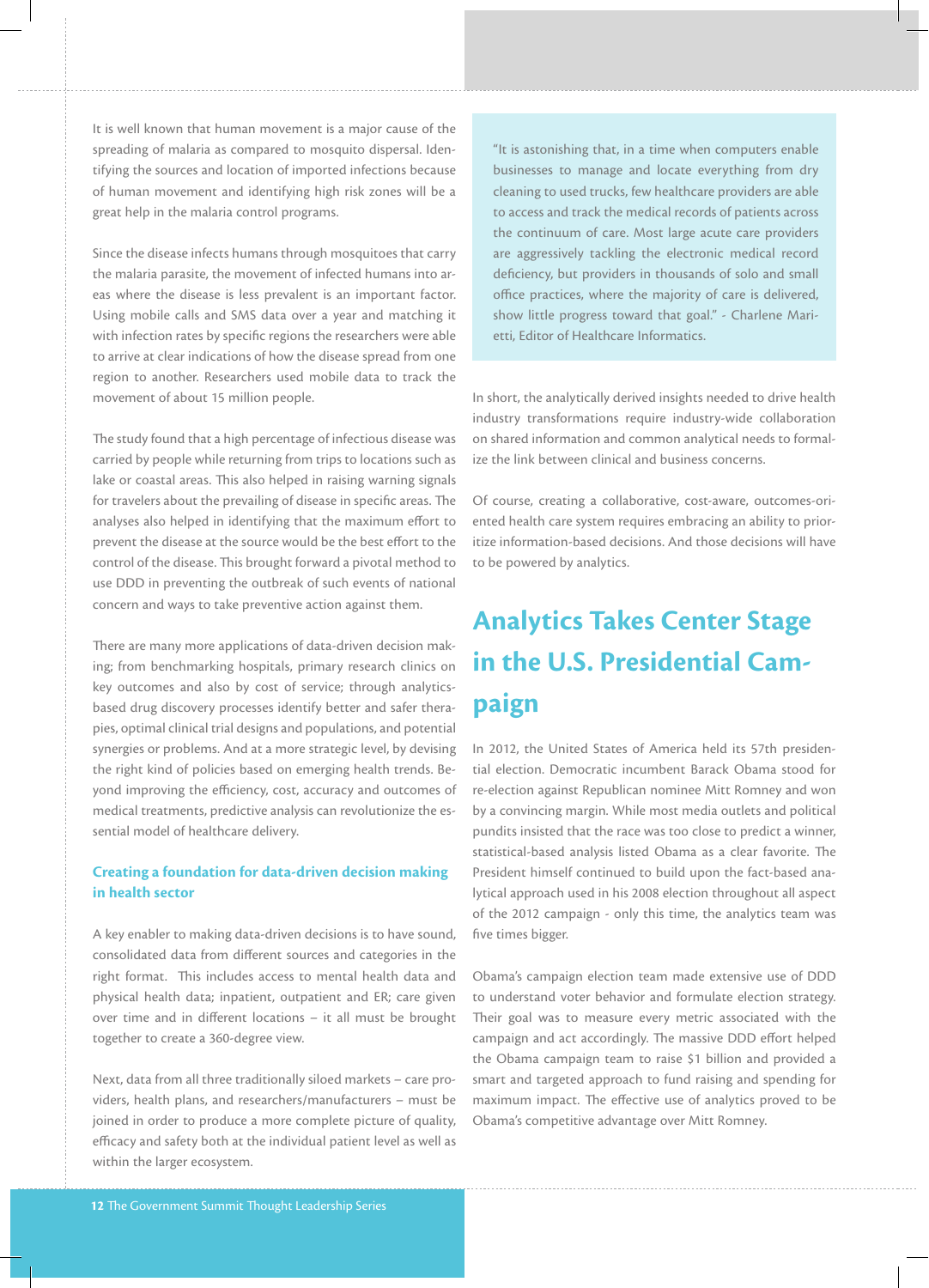

#### **The people behind the analytics revolution**

In Jan 2011, Obama's campaign manager Jim Messina boarded a plane for a month-long journey to meet a number of the USA's most influential leaders from Apple, Google, Zynga, Facebook, Microsoft, Salesforce, and DreamWorks to name a few. "I went around the country for literally a month of my life interviewing these companies and just talking about organizational growth, emerging technologies, marketing," he said from Obama's campaign headquarters in Chicago.

Those business leaders shared with Messina what they thought Obama could do to catch voters' attention. Face to face interactions with Steve Jobs (Apple co-founder), Eric Schmidt (former Google Executive Chairman), Steven Spielberg (movie director of Jurassic Park fame) guided Messina and his team on how to use analytical approach to raise money, register voters, and persuade them to vote for Obama.

"We are going to measure every single thing in this campaign," said Jim Messina, Obama's campaign manager.

It is no coincidence that most of those companies Messina visited were in the business of generating huge volumes of user behavioral data or hosting the platform/channel for customer communication. Marketers endeavor to gain access to those types of data. For obvious reasons, the Obama team have kept secret the data sources and detailed analytical methodology that were used. The insights shared by these business leaders with Messina would have been the most valuable political donation received by Obama.

In parallel, Messina hired Rayid Ghani as Chief Scientist to head the entire analytical department of Obama's campaign team. In his prior role as a senior research scientist with a leading consulting firm, Ghani had used innovative data and text analytics techniques to detect customer behavior patterns for client strategy development, to minimize marketing cost and to maximize customer response and revenue. Those same techniques were also applied to each aspect of the Obama campaign, ranging from fundraising, recruiting and mobilizing volunteers to messaging, polling, social media, TV ads, online ads, persuasion efforts, getting out the vote etc. The analytics machine was leveraged not only to gain insights but also to optimize day to day operations.

"What made us successful was that we embedded analytics in processes across the campaign and in tools that people were using to get their jobs done. By completing the 'loop' and increasing automation, we were able to deploy fairly sophisticated analytics that improved over time and were used by the campaign" said Rayid Ghani, Chief Scientist, Obama's campaign team

#### **Overcoming silos of voter profiles using smart data integration**

One of the biggest lessons learned from the 2008 Obama presidential campaign was that the campaign built and managed too many databases. Voter data from different sources normally don't have a key to link each other together; hence this limited what the analyst could do. The same person may use slightly different names between consumer data and voter registration data, different aliases on Facebook and Twitter and so on. Different communication channels data were not linked (i.e. voter was annoyed that he/she receives a phone call right after someone knocked on their door). To keep Messina's promise for applying metrics to each strategy, the analytical team embarked on an 18-month journey called Project Narwhal. This led to the creation of a massive system that merged the information collected from pollsters, fundraisers, field workers and consumer databases as well as social-media and mobile contacts with the main Democratic voter files in the swing states.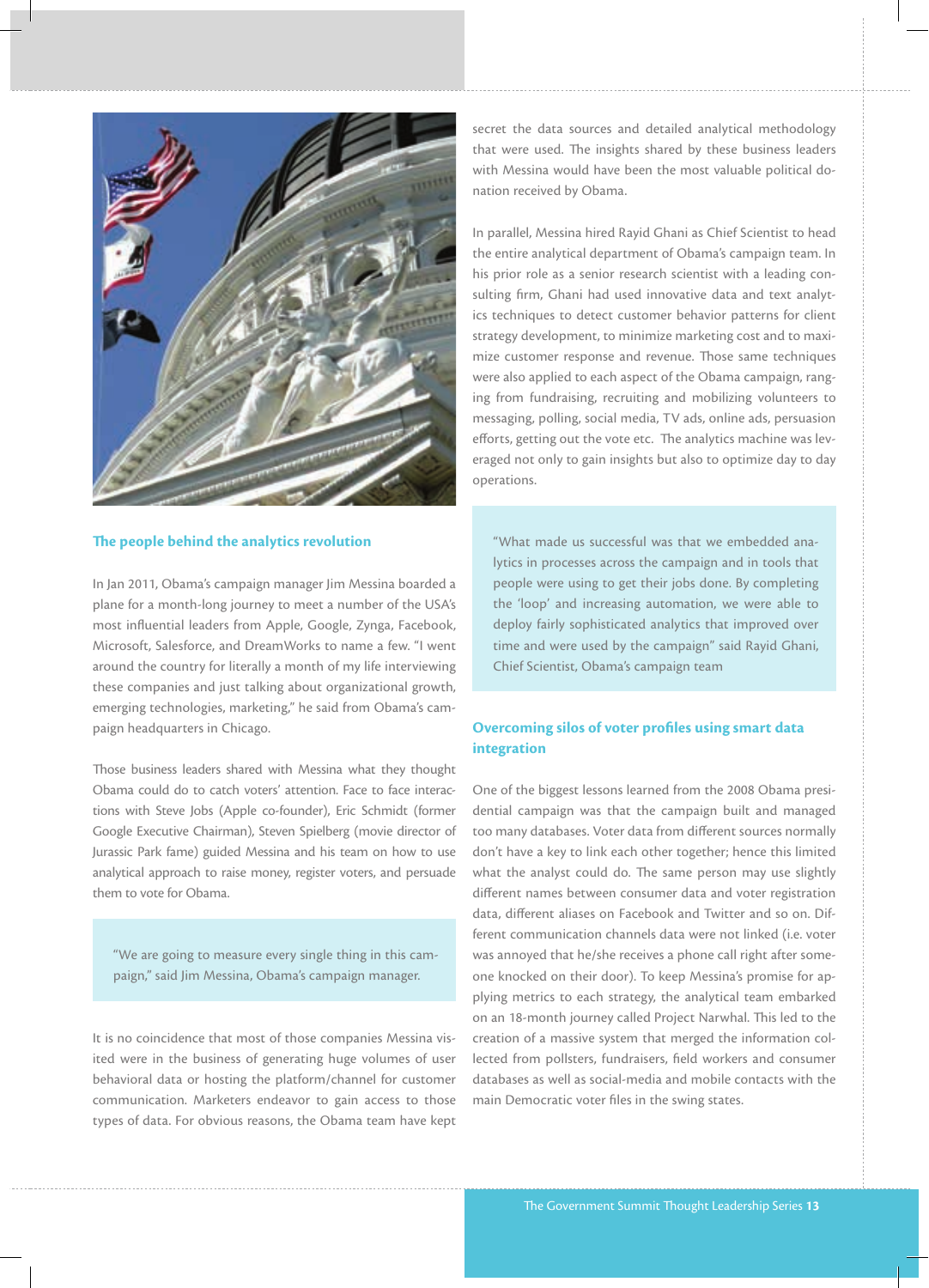Project Narwhal's goal was quite simple: build a unified political profile of each individual voter using data from tweets through donations and everything in between

In parallel, the team built a communication platform called Dashboard that allowed voters to express their view in free text and engage in online discussions. This generated information that could not have been gathered from polls. The Dashboard became the social networking site for Obama's supporters. A number of applications were developed to facilitate interaction between voter and Obama's campaign team and this was believed to have generated increased donations to Obama and better data quality for the analytics team.

The project also helped logistically; in 2008, volunteers canvassed neighborhoods by simply going from one door to next. But in 2012, armed with detailed maps about neighborhood residents, canvassers skipped the hardcore supporters on each side and got right to those illusive, undecided voters.

#### **Turning data in to insights and action**

Having harvested the data, Project Dreamcatcher was the analytical phase used to drive insights from data, so that team could deploy effective strategies based on different groups of voters. The text analytics engine sifted through mountains of voter comments posted on Dashboard, recorded in phone banks and surveys to extract key messages and sentiments from voters. As a result, the analytics team could tell what topic a particular demographic group was concerned with and how it changed over time; the information that was likely to change voters' views; and how a voter was likely to react to a political issue, etc.

Obama's campaign team boasted of their ability to "micro-listen". Before going out for a speech, Obama had already gained a good idea of what to talk about and how to lure voter to his side. The analysis also revealed that voter preference was mostly determined by age, sex, race, neighborhood and voting record.

A well-known strategy developed through data mining were the Dinner with Barack contests, a presidential fund raising event. Obama leveraged George Clooney's star power to have raised a whopping \$15 million over a dinner setting - a new record for presidential fundraising event. The dinner was hosted at Clooney's residence and attended by 150 wealthy Democrats and other members of the public. Although the Hollywood VIPs paid \$40,000 for a seat, two thirds of the donations for these events actually came from the general public. Few would have known that George Clooney was picked to host the event based on results of data mining: on the West Coast, he is particularly appealing to women aged 40 to 49, who are willing to donate to for a dinner with Clooney and Obama.

Thanks to Obama's visionary tactics and commitment to analytics, his campaign team raised \$1 billion and secured the majority of votes to seal his second term of presidency.

#### **Analytics together with grass-root connections was Obama's huge advantage over Mitt Romney**

In contrast to Obama, his contestant Mitt Romney was largely an intuitive political thinker whose campaign decision making was made based on political instinct. Given Romney's background in Bain Capital, he was well connected with deep-pocket corporate investors who donated generously. However, Obama's strategy for winning grass root voters diminished Romney's fundraising efforts. It was only after the election that Romney discovered that Obama had a campaign force of 3,000 people, most of whom were volunteers and many of whom were recruited through his Dashboard and Call Tool. By comparison, Romney had a campaign team of just 500. By interacting with voters by using a personal touch through the right channels, Obama effectively created a one-to-one contact with voters. This could not have been achieved without the aid of analytics and the relevant communication platforms.

"We had leadership that made sure analytics was embedded in every part of the campaign and that the decisions that were made in the campaign were informed by analytics", says Rayid Ghani, Chief Scientist, Obama Campaign team

#### **Organizing and interpreting polls in a scientific manner**

Opinions were divided between political pundits and statistical analysts on who would win the campaign. Those who relied on gut feeling, poll results, and political instinct believed the race was close. Those that used statistical analysis deemed Obama as a clear winner.

The analytical approach used by Nate Silver, a New York Times blogger, has been much talked about. Silver didn't think that a simple reading of poll results would provide an accurate indication of voters' opinion as errors may occur in the process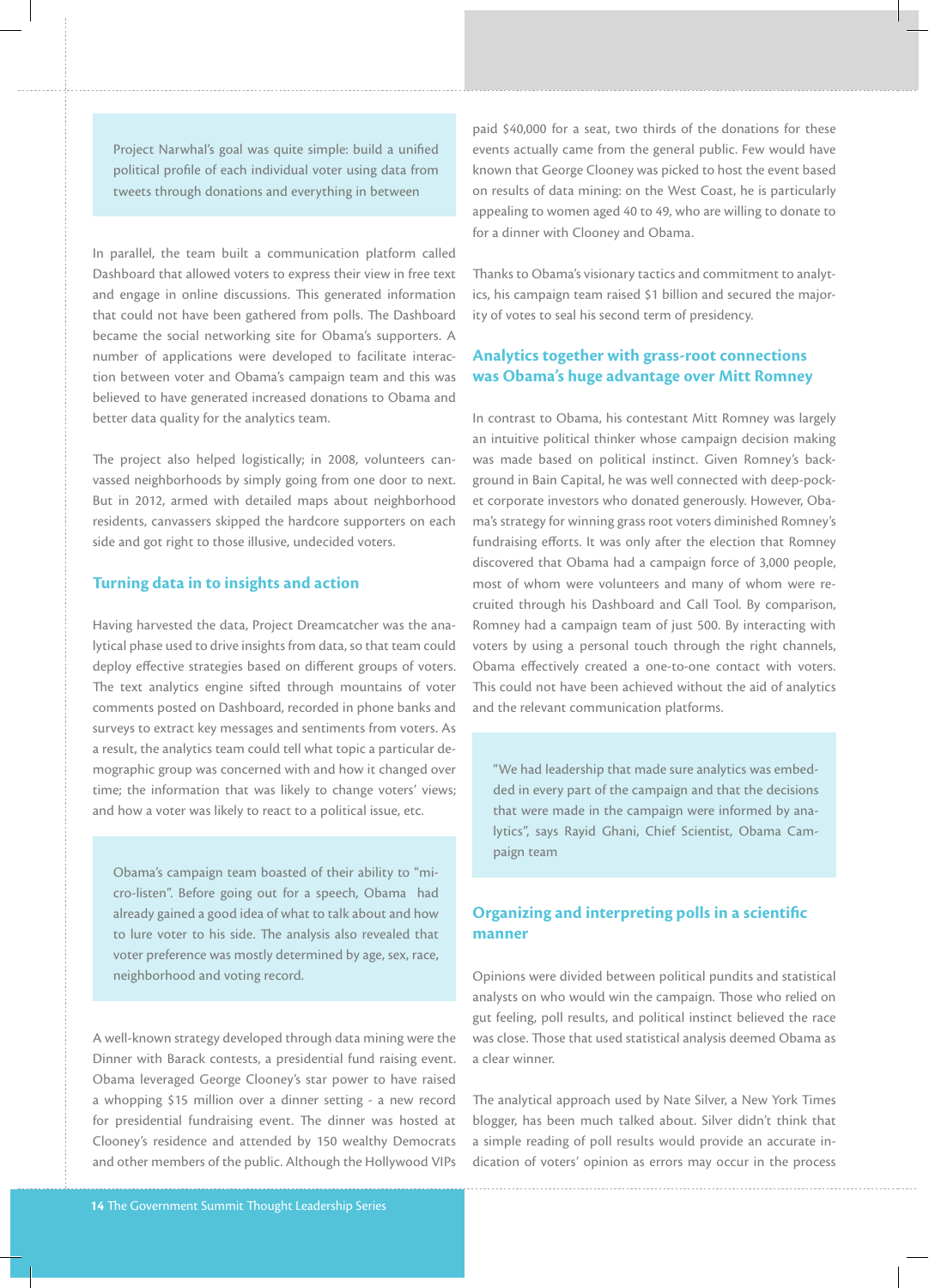(e.g. An Obama supporter might have been overly sampled in a phone poll; If most Romney's voters customarily did not answer their phones to respond to polls, the voter sample would not be an accurate representation of the whole population). When pollsters try to adjust this variance, each might have done this differently, thus creating inconsistencies. By incorporating the different variances, Silver was able to quantify the likelihood of Obama support in different percentage ranges.

Nate Silver rated the probability of Obama's victory at 90.9% and successfully predicted the electoral outcome in each of the 50 states.

Nate Silver's analytical interpretation of poll results is of particular importance to government policy making. Simple interpretation of polled opinions runs the risk of misrepresenting segments of general public and could potentially erode public confidence. A policy making approach that is complemented with sound ways of using DDD is the right way forward.

### **Ubiquity of DDD in Modern Public Service**

Research shows there is a strong link between government service delivery and citizen trust and confidence. Over the years, governments around the world have been looking to improve service delivery, and increase productivity and efficiency by using integrated government service and advanced analytics. Some governments that have invested in innovation have started to see the benefit of DDD in their service delivery and improved quality of life.

It is of strategic importance for government to improve citizen satisfaction and trust in government. DDD can be used to:

- Improve public service delivery
- Optimize resource planning and allocation
- Improve process efficiency within and across departments
- Encourage citizen participation
- Reduce transaction cost
- Drive productivity

For instance, Singapore has taken the lead in this with the establishment of multiple innovation centers in partnership with leading consulting firms and through the active support from the Singapore Economic Development Board. The goal is to leverage DDD in service delivery across education, health, procurement, public safety, resource utilization, smart grid, transportation, taxation etc.

#### **Fiscal lockdown on public spending**

Since the credit crunch started in 2008, financial markets have contracted, economic growth has stagnated, and many governments are under huge pressure to cut costs and balance budgets. Over the past 2 years, UK civil servants have had their salaries frozen; austerity measures have driven 270,000 public sector job cuts, mostly in healthcare and education. Similarly, the US government cut 11,000 federal jobs across all departments. The struggling economy and its looming outlook have taken a toll on many governments. Although impacted by the global economy slowdown to a lesser extent, IMF urged oil exporting Gulf counties to reduce growth in government spending to make their budget more sustainable, as their combined surplus could turn into deficits by 2017.

While government budgets are closely scrutinized by the public, governments are looking for ways to innovate on service delivery at the same or lesser cost.

#### **eGovernment initiatives have produced huge amount of data**

In the past two decades, many countries have been developing integrated communication channels including email, call center and websites to deliver coordinated services. All of them have had their data saved one way or another. Many of them have established eGovernment initiatives to integrate and streamline services to offer a one-stop-shop web portal that allows for access to all governmental services (e.g. paying bills and making complaints). Most public services are being delivered online so that citizens can save the trip to the bureau. Services are more accessible, processes are standardized, and data is shared across different departments and channels. Some of the eGovernment portals even have forums and blogs to allow citizens to share their opinions online. Each of these capabilities enable governments to serve citizens well and drive higher rates of citizen satisfaction and trust by promoting awareness and access to the services.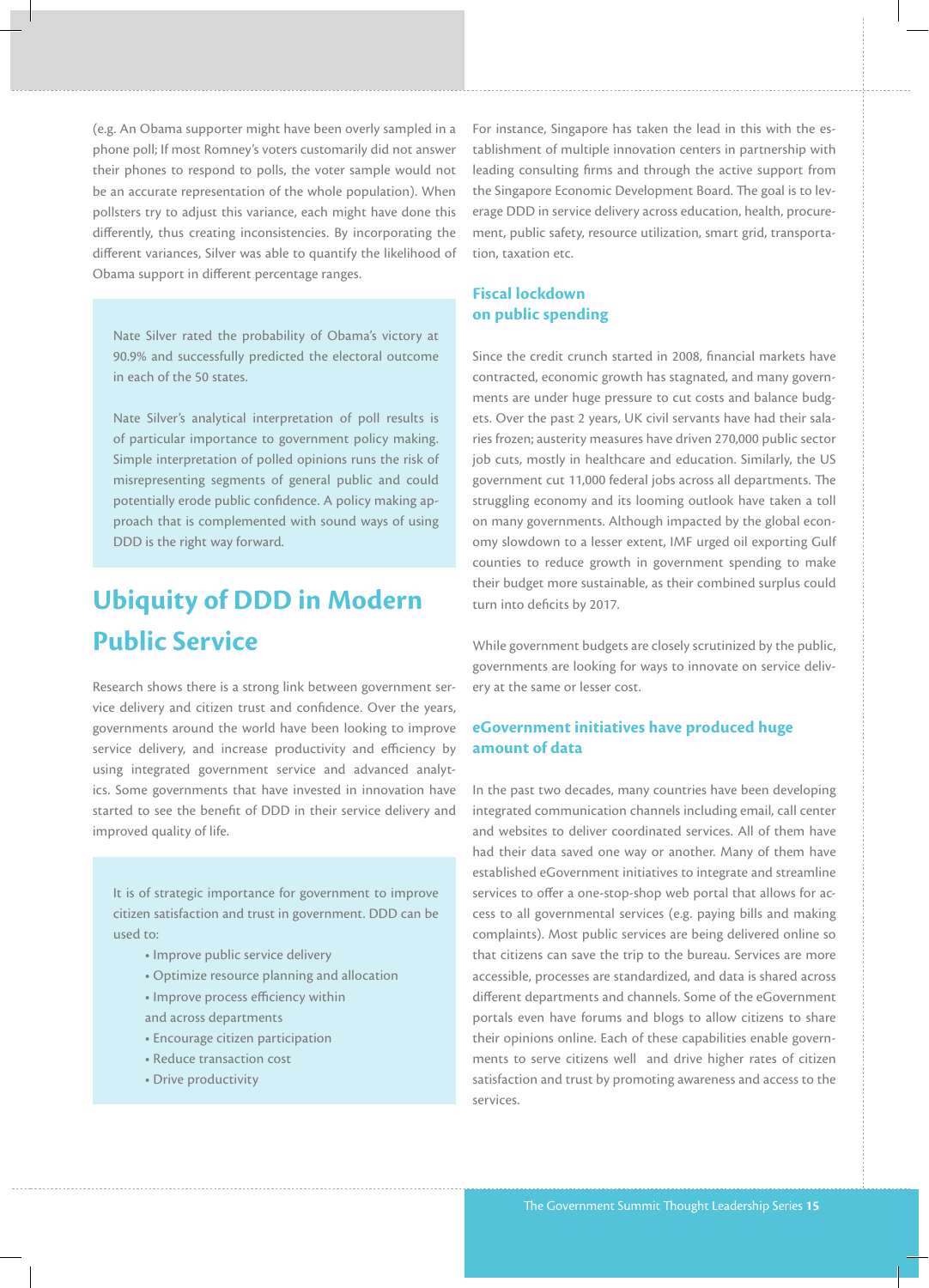The Middle East counties are well aware of the strategic importance of improving public service delivery and have made significant achievements in modernizing public service delivery. For example, according to a United Nations (2010) survey of global readiness for eGov service, the UAE ranked first among Arab countries and placed 45th in term of maturity and development. These are impressive gains.

Following this rapid development of public service modernization through computerization, vast amounts of data have been collected throughout service delivery processes.

#### **From service-centric to citizen-centric service delivery**

Governments realize that they cannot meet societal needs merely by computerizing service procedure to continue a "government to citizen" model. A large proportion of the population is well informed and has vast experiences in enjoying ever-improving service from commercial sectors. As such, they demand the same smart service from government. In response to these heightened expectations, governments need to treat their citizens like customers. For instance, the UAE government has made this one of the highlights of their strategy to improve the quality of life for its citizens.

Developed countries have embraced and pioneered a "government with citizen" or "citizen centric" service delivery model to design services around the needs of different segments of citizen. In an effort to reduce confusion and simplify service, some governments started to deliver service at the citizen segment level - rudimentary segmentations have been manually created based on the experience of field workers.

This approach to segmentation provides citizens with an easy way of identifying relevant services according to their personal circumstances. However, with diverse groups of population in terms of age, education, ethnic origin, area of residence, etc. and the rapidly growing volume of data, structured, semi-structured and unstructured that governments collect from their people from all channels, it is not possible for humans to digest such huge and complicated data sets necessary to generate insights.

This presents a huge opportunity. DDD can be used to accurately identify relevant citizen segments to optimize resource allocation, achieve better engagement with citizens through listening and conversing, and, moreover, to proactively deliver the right service to right people. In other word, to transform a service model from "What service do you need?" to "What is your situation? Did you know those services may be relevant to you?"

#### **DDD could play a formidable role across multiple departments**

Governments around the world have adopted DDD in many aspects of life not only to react to citizen demands and concerns, but also to proactively anticipate an issue before it develops into a crisis. DDD helps to make public service more efficient and productive and truly citizen-centric.

#### **Citizen complaints**

The Hong Kong government's Efficiency Unit acts as single point of contact for many government departments to handle citizen complaints and suggestions. Each year, the unit receives 2.65 million calls and 98,000 emails. "Having received so many calls and e-mails, we gather substantial volumes of data. The next step is to make sense of the data," says the Efficiency Unit's Assistant Director, W. F. Yuk.

The Efficiency Unit partnered with a text mining vendor to build a complaint intelligence system to uncover the root cause of complaints. Report generation is shortened from a week to a click of button and the responsible department is immediately informed of issues.

#### **Transportation**

Transportation is an area where a broad range of challenges can be tackled by DDD, such as traffic flow models to reduce congestion, setting the price of congestion charge, and finding optimal routes to destinations.

#### **Utility**

The production of utility products are balanced according to demand. Some products like electricity need to be consumed as it is produced; otherwise surplus product effectively goes up in smoke. Meanwhile, other products such as gas can be stored, but the cost of storage can be high. On the other hand, a disruption in supply can cause huge economic damage on business and citizen life.

Eastern Denmark used to have 16 partners to balance electricity supply on daily basis in order to anticipate the right amount of power consumption and production needed by businesses and citizens. After partnering with Copenhagen Energy, which emphasized the use of DDD, consumption can be predicted on hourly basis to minimize production waste.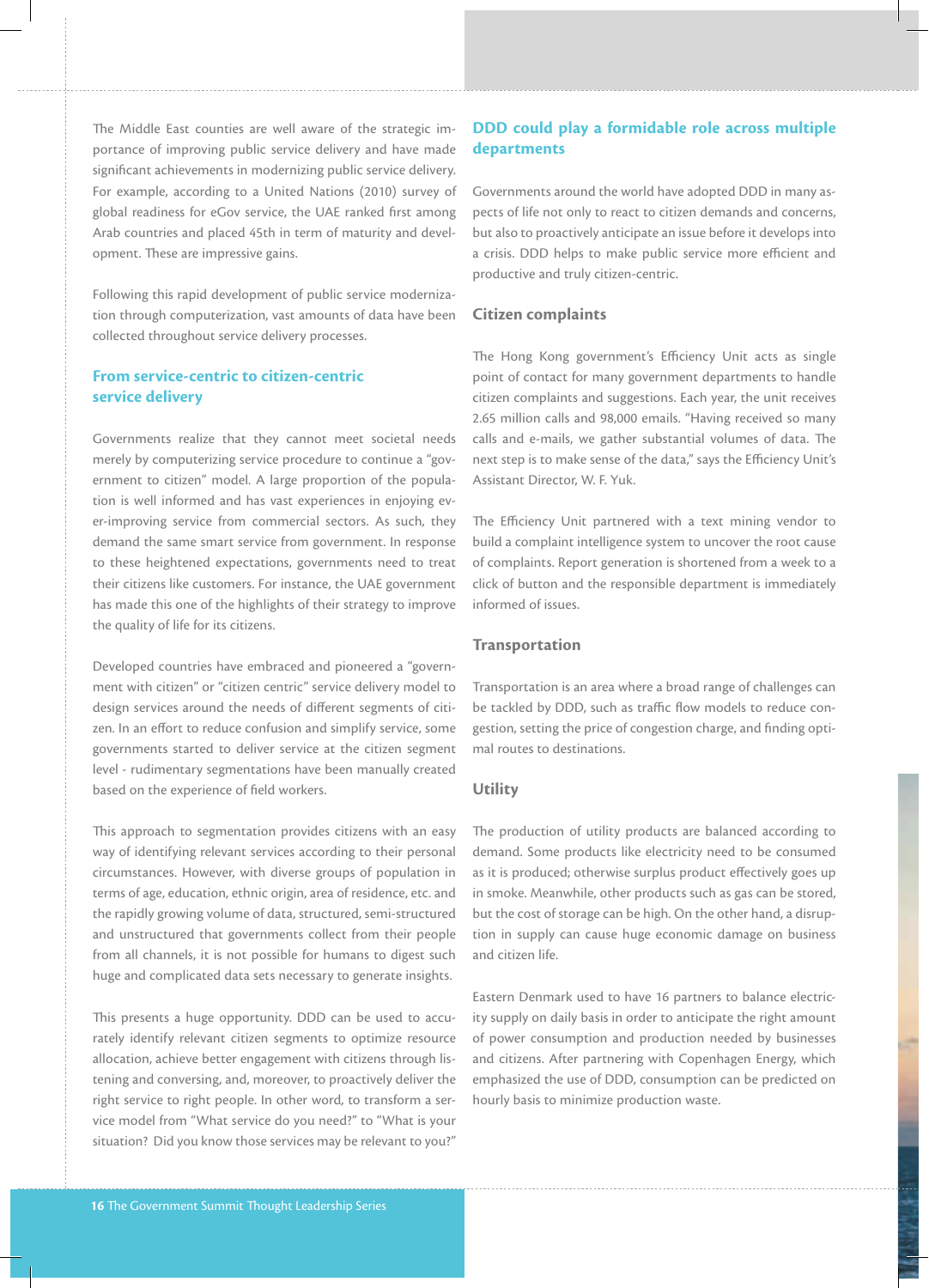Another critical application for DDD in utilities involves encouraging citizens to manage their own consumption and be proactively notified when they cross their normal consumption patterns. This can happen when an electrical appliance is left running while people go on holiday. Through the analysis of citizen utility consumption patterns (taking seasonality into consideration), DDD can proactively identify early signs of overconsumption. Notifications can then be sent to citizens through SMS and mediation action can be taken to avoid bill-shock.

#### **Education**

A country's continued development and international competitiveness relies on the availability and quality of education across primary, high school and university levels. Students have different developmental needs and interests across different grades or even in the same grade. Delivering education through a blanket approach does not help every student to reach their full potential.

DDD can be used to determine the optimal location for new schools and universities, to evaluate whether curriculums are meeting the desired goals, and planning teaching staff recruitment based on evolving needs.

#### **Customs**

The border agency has the responsibility to secure national revenues by controlling imports and exports for the economic development and protection of domestic industry through contraband control. It is also responsible for the customs clearance of imported goods as well as tax collection at the customs border.

The volume of South Korea's imported goods had doubled over last decade but the size of its customs force remained the same. Samples were inspected for illegal import based on past illegal importer names, items and foreign providers. If any of the data points changed, an inspector would likely miss this during inspection. The agency adopted DDD approach to detect illegal import intelligently. Now, more than 400 inspectors are using DDD, which apply more than 60 search conditions for risk ranking. Since then, South Korea's detection rate for illegal cargo increased by more than 20%.

#### **Oil & Gas**

The oil and gas industry is constantly seeking opportunities to improve processes and use technologies to remain competitive. DDD provides a wide range of capabilities from predictive maintenance, forecasting and analysis, and energy trading to risk management systems. The resulting analyses have made significant impacts on businesses.

In Petrobras, multimillion-dollar investments are made to construct oil wells at sea by analyzing rocks with geological ages between 5 million and 150 million years old. Using DDD analytic models, Petrobras makes it possible to identify rock breaks that produce oil or gas. This has resulted in the doubled output of oil and improved profitability.

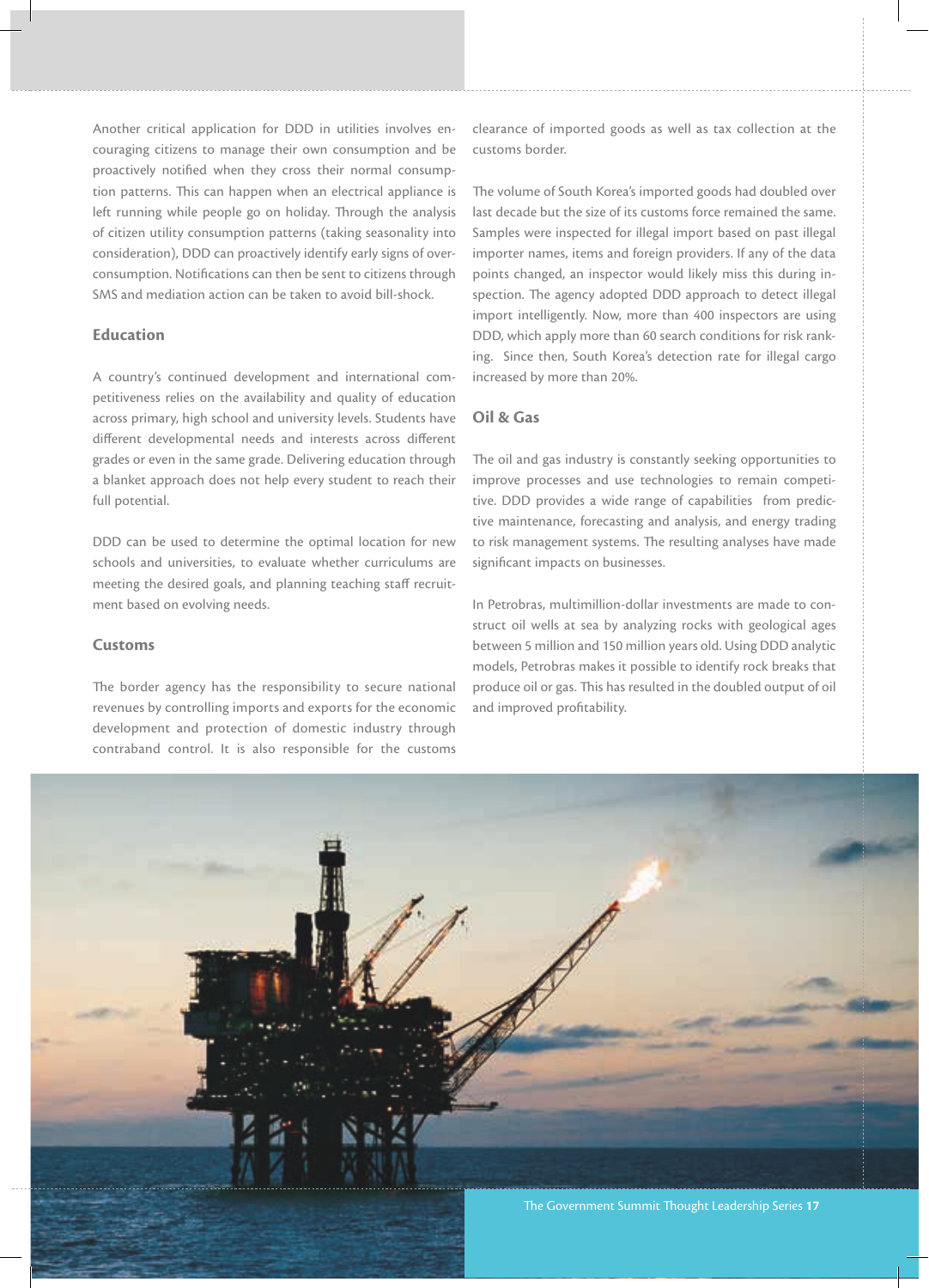

## Relevance of DDD for Middle East Government Entities

What do these examples mean for a Middle East with a large proportion of a young, well-informed populace representing cultures from around the world? One positive impact is that citizens now come to expect far greater transparency and accountability in the public sphere as compared to before.

Citizens and non-citizen residents comment on social media whether it is Twitter or Facebook or write blogs when they get (or don't receive) excellent customer service from government departments. Frequent comparisons are made with other governments and public authorities. This has resulted in proactive steps being taken by many departments to become more efficient and productive in meeting citizens' varied needs.

Considerable improvement has been made across health, national safety, and service delivery through multiple initiatives. Still, Middle East governments trail other developed economies in wide spread usage of DDD. Fact-based decision making approaches could drive superior outcomes, lead to higher efficiency and proactive responsiveness, thereby realizing the strategic mission of individual government entities. Fortunately, the investments required from the government and the individual departments are predominantly incremental. Based on research done by Peppers and Rogers Group & SAS, the following are the key elements for fostering and sustaining a culture of DDD.

Active DDD sponsorship by senior leadership - This has to come from the top, such as the head of the ministry or a corresponding public authority. The best example of this in recent times is the analytics initiative used in the 2012 US Presidential Election as propounded by Jim Messina with an active blessing from President Obama. Such passionate leadership is required for game-changing programs to work.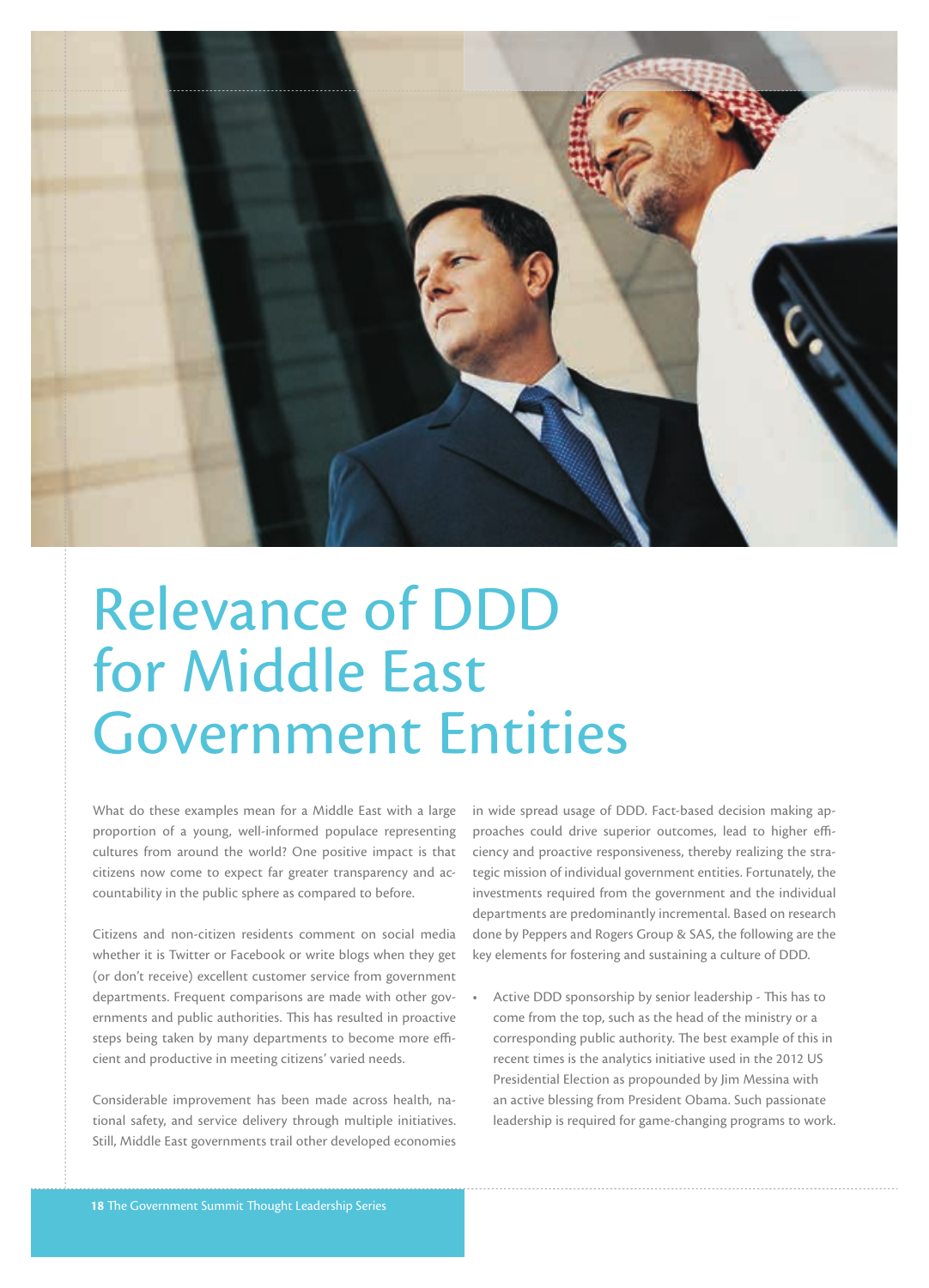- Headed by an evangelist and an experienced practitioner of analytics  $-$  These efforts must be led by an individual who inspires users to embrace the language of data and facts both within and outside the organization. This involves opening the minds of government officials to visualize capabilities beyond basic reporting and query functions to include statistical analysis (what's happening?), forecasting (what happens next if this condition prevails?), predictive modeling (what happens to our plan if one or more variables change?) and optimization (what's the best possible solution we can expect?). Knows how to use insights and use them for operational decision making.
- Overcoming Data Silos and building consolidated data marts – The importance of this step cannot be emphasized enough. As evidenced across different case studies, this is requisite in order to efficiently uncover relationships between disparate data sources. Data stored in different formats and locations should be brought together in one consistent format. Data quality should be evaluated on an ongoing basis. Knowledge of domain, data understanding and technical smartness are the core skillsets needed to make this successful.
- Motivated staff with practical analytical training The expertise to leverage clean data and turn it into insights using a combination of statistical and optimization techniques.

The essential elements outlined here don't have to be a big bang, multi-year approach with huge technological and manpower investments. Yes, this is a journey but there are creative ways to start small, prove the value of the initiative and then build it into a larger program.

In summary, we believe that each government entity that takes small but firm steps in this direction will result in sustainable success for all. The ability to develop and utilize an effective DDD approach will ultimately separate world-class government and also-rans.

"Start somewhere, even if it isn't perfect. It doesn't require rocket science to start doing analytics. The industry today has so much low-hanging fruit that even if you don't have the perfect data warehouse yet, you can still start on that measure, analyze, improve, control loop." Jan De Witte, President and CEO of Healthcare IT and Performance solutions at GE Healthcare

*Note: is paper is based on active collaboration between Peppers and Rogers Group employees & SAS employees and draws on their organization's collective experiences in Analytics and Government sector*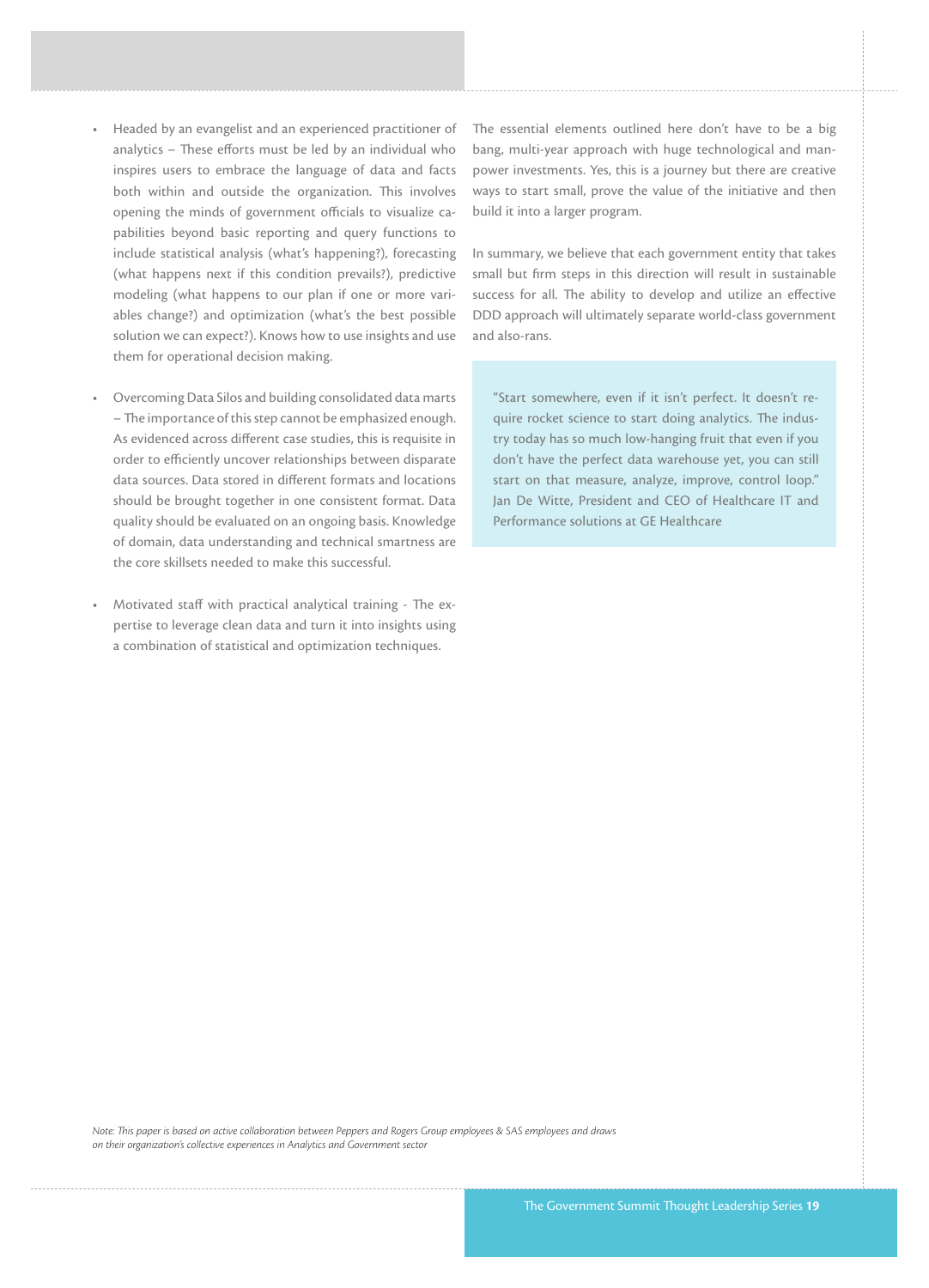## References

- 1. Writing the Unwritten Rules of Customer-Centric DNA by Mounir Ariss. Customer Strategist Journal by Peppers and Rogers Group (Volume 4, Issue 2 - 2012) http://www.peppersandrogersgroup.com/view. aspx?docid=33877
- 2. Connecting Strands of DNA for Customer Growth by Hari Prasadh. Customer Strategist Journal by Peppers and Rogers Group (Volume 4, Issue 2 - 2012) http://www.peppersandrogersgroup.com/view. aspx?DocID=33879
- 3. Strength in Numbers: How Does Data-Driven Decision making Affect Firm Performance? by Erik Brynjolfsson (MIT and NBER), Lorin Hitt (University of Pennsylvania) and Heekyung Kim (MIT) http://www.a51.nl/storage/pdf/SSRN\_id1819486.pdf
- 4. The Obama Election: Analytics Makes the Call by Renee Boucher Ferguson in MIT Sloan Management Review (Nov 2012)

http://sloanreview.mit.edu/improvisations/2012/11/12/theobama-election-analytics-makes-the-call/#.UNiYwG\_FXQg

- 5. Using Performance Data for Accountability: The New York City Police Department's CompStat Model of Police Management by Paul E. O'Connell (Aug 2001) http://www.businessofgovernment.org/sites/default/files/ CompStat.pdf
- 6. Tracking a killer: Cell phones aid pioneering malaria study in Kenya by Laura Smith-Spark, CNN (Oct 2012) http://edition.cnn.com/2012/10/13/health/kenya-malaria/ index.html
- 7. Q&A with Jayson Goh of the Singapore Economic Development Board by Tim McElligott (Oct 2012) http://www.fiercebigdata.com/story/qa-jayson-goh-singapore-economic-development-board/2012-10-11
- 8. Competing on Analytics: The New Science of Winning, By Thomas H. Davenport, Jeanne G. Harris (Mar 2007)
- 9. Project Dreamcatcher by Sasha Issenberg (Jan. 2012) http://www.slate.com/articles/news\_and\_politics/victory\_lab/2012/01/project\_dreamcatcher\_how\_cutting\_ edge\_text\_analytics\_can\_help\_the\_obama\_campaign\_determine\_voters\_hopes\_and\_fears\_.html
- 10. Obama's CEO: Jim Messina Has a President to Sell by Joshua Green (Jun. 2012) http://www.businessweek.com/articles/2012-06-14/obamas-ceo-jim-messina-has-a-president-to-sell#p3
- 11. Nate Silver's Election Predictions a Win for Big Data, The New York Times by John McDermott (Nov. 2012) http://adage.com/article/campaign-trail/nate-silver-s-election-predictions-a-win-big-data-york-times/238182/
- 12. SAS for Government http://www.sas.com/industry/government/
- 13. Detecting Unusual Activity in Video. Hua Zhong, Jianbo Shi, Mirko Visontai. Proceedings of the 2004 IEEE Computer Society Conference on Computer Vision and Pattern Recognition (CVPR 2004), Volume 2, pages 819-826 http://repository.upenn.edu/cgi/viewcontent. cgi?article=1032&context=cis\_papers
- 14. The Police in America, 7/e. Samuel Walker and Charles M. Katz. McGraw-Hill Companies (Jan 2010)
- 15. The Innovator's Prescription: A Disruptive Solution for Health Care. Clayton Christensen, Jerome Grossman M.D., Jason Hwang M.D. McGraw-Hill; 1 edition (Dec 2008)
- 16. Analytics in Healthcare. SAS Whitepaper http://www.sas.com/resources/whitepaper/wp\_3500.pdf
- 17. The Power of Health Analytics: Informed decisions, improved outcomes. A summary of the Executive Leadership Panel Discussion at the 8th Annual SAS Health Care & Life Sciences Executive Conference http://www.sas.com/resources/whitepaper/wp\_36698.pdf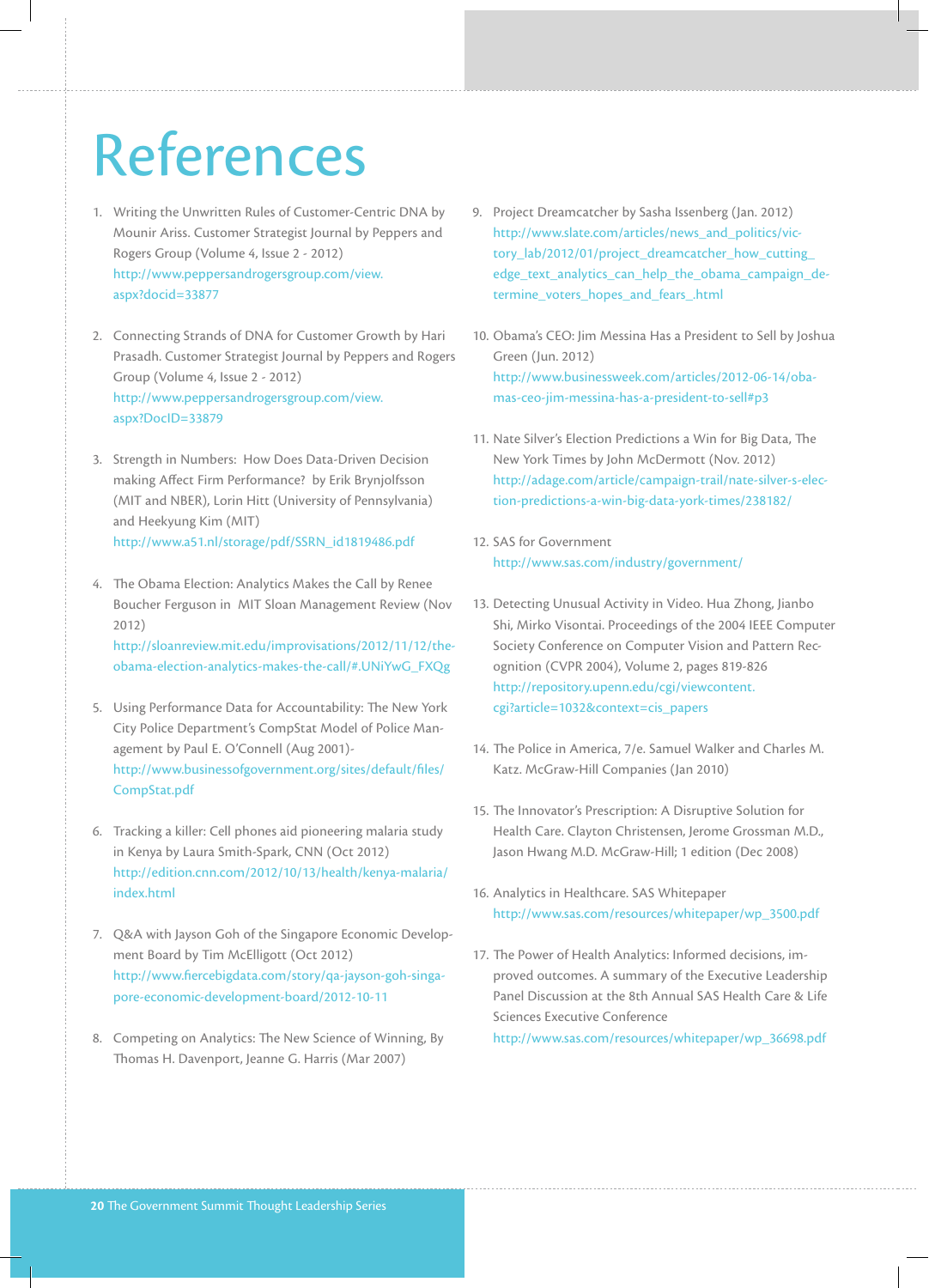- 18. Text mining improve Hong Kong government's ability to anticipate and address public complaints http://www.sas.com/success/pdf/hongkongeu.pdf
- 19. IMF: Gulf states should cut state spending growth (Oct. 2012) http://www.arabnews.com/imf-gulf-states-should-cutstate-spending-growth
- 20. High points in education http://www.sas.com/success/highpointevaas.html
- 21. Copenhagen Energy holds the balance http://www.sas.com/success/ke.html
- 22. Korea Customs Service improves illegal-cargo detection with SAS http://www.sas.com/success/kcs.html